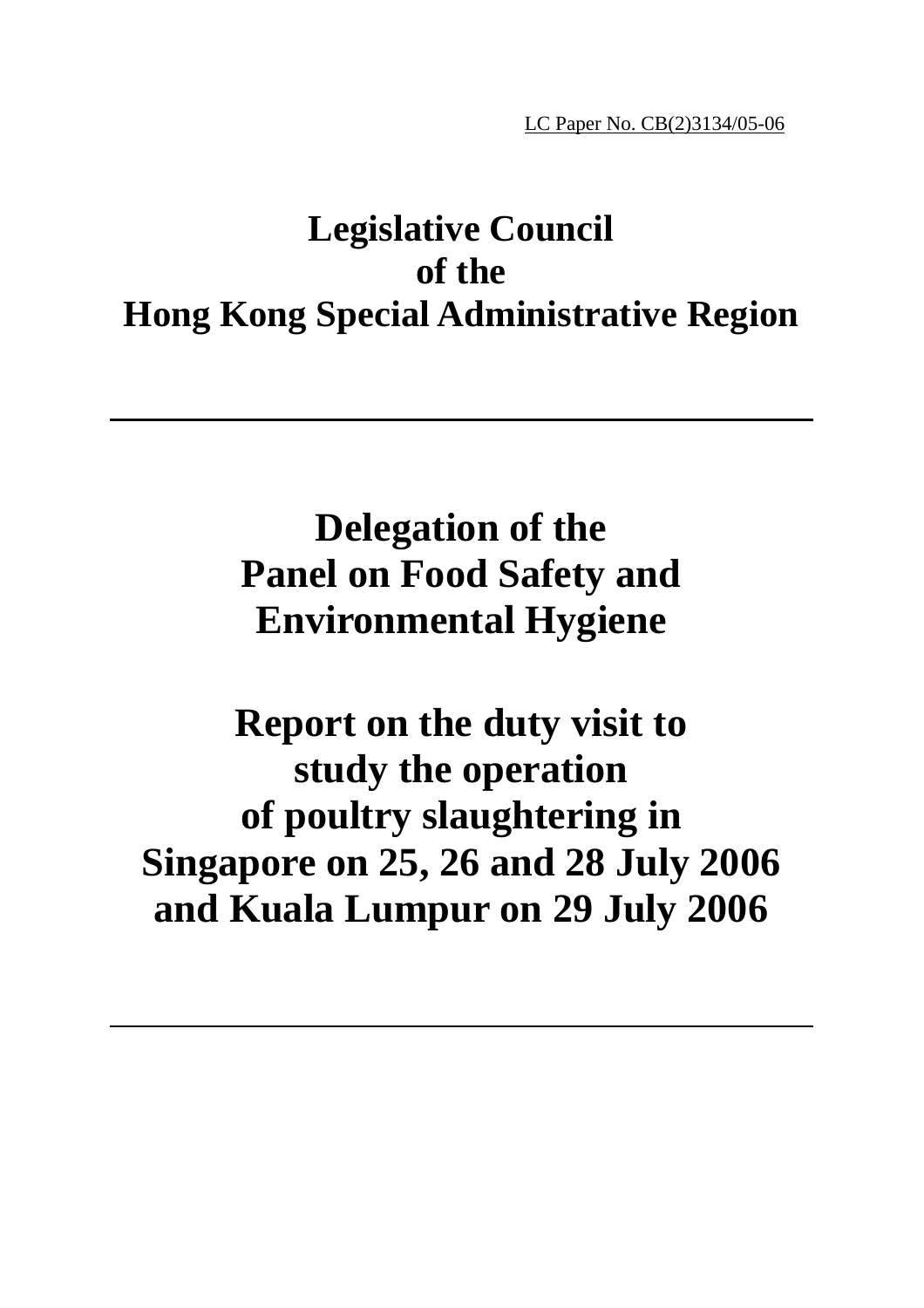### **TABLE OF CONTENTS**

| <b>Chapter</b> |                                          | Page      |
|----------------|------------------------------------------|-----------|
| $\mathbf{1}$   | Introduction                             | $1 - 2$   |
| $\overline{2}$ | Poultry Slaughtering System in Singapore | $3 - 10$  |
| 3              | Markets and Hawker Centres in Singapore  | $11 - 14$ |
| $\overline{4}$ | Poultry Slaughtering in Malaysia         | $15 - 17$ |
| 5              | Observations                             | $18 - 19$ |

# **Appendix**

|    | Programme of the visit                                                               |
|----|--------------------------------------------------------------------------------------|
| П  | List of the Government officials and representatives with<br>whom the delegation met |
| Ш  | Reference materials obtained during the visit                                        |
| IV | Pictorial description of poultry slaughtering process                                |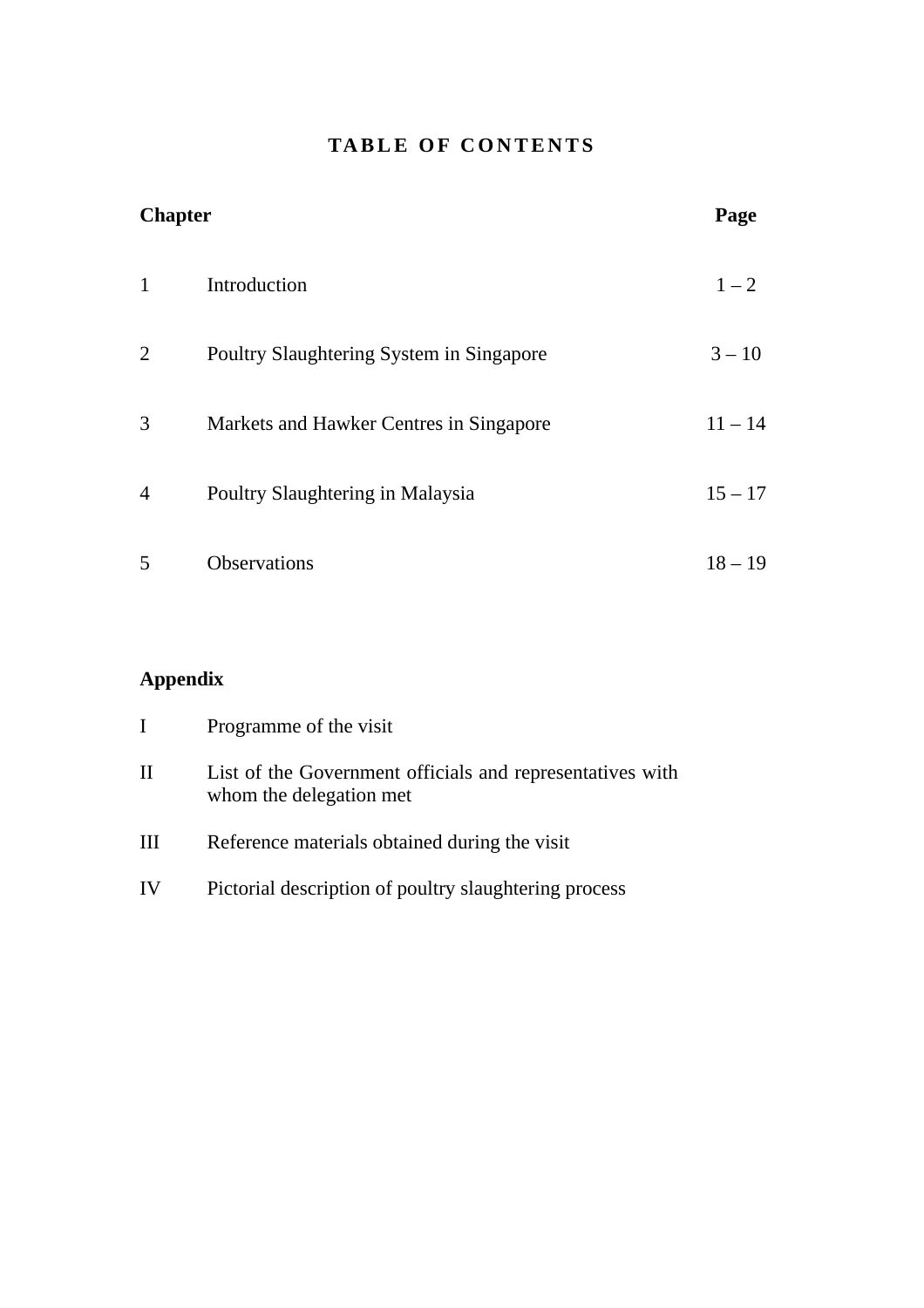#### **Chapter 1 – Introduction**

#### **Purpose of report**

1.1 A delegation of the Panel on Food Safety and Environmental Hygiene of the Legislative Council visited Singapore on 25, 26 and 28 July 2006 and Kuala Lumpur on 29 July to obtain first-hand information on the operation of poultry slaughtering in these places. While in Singapore, the delegation also visited some chicken retail outlets. This report presents the main findings and observations of the delegation.

#### **Background**

1.2 The Panel on Food Safety and Environmental Hygiene is tasked to monitor and examine Government policies and issues of public concern relating to food safety, environmental hygiene and agriculture and fisheries.

1.3 Given the recent development of avian influenza outbreaks across different regions, the Panel has urged the Government to take extra precautionary measures against avian influenza. At its meetings in March and April 2006, the Panel discussed with the Government the latter's plan to develop a poultry slaughtering plant in Sheung Shui. The Government has advised that upon the operation of the slaughtering plant in around 2009, the sale of live poultry at retail outlets will be prohibited. Legislative amendments will be required to put in place a licensing regime for the operation of the poultry slaughtering plant, and to ban the sale of live poultry at retail outlets.

1.4 Members have divergent views on the viability of the proposed slaughtering plant, having regard to the community's preference for freshly slaughtered chickens and the competition from Mainland chilled chickens. Members have also expressed concern about monopoly by the slaughtering plant operation.

1.5 To assist the Panel in further discussing with the Administration the operation of the proposed poultry slaughtering plant, members agreed that the Panel should undertake a visit to Singapore and Kuala Lumpur to obtain first-hand information about the operation of poultry slaughtering plants in these places.

1.6 On 7 July 2006, the Panel obtained the House Committee's permission to undertake the visit to Singapore and Kuala Lumpur.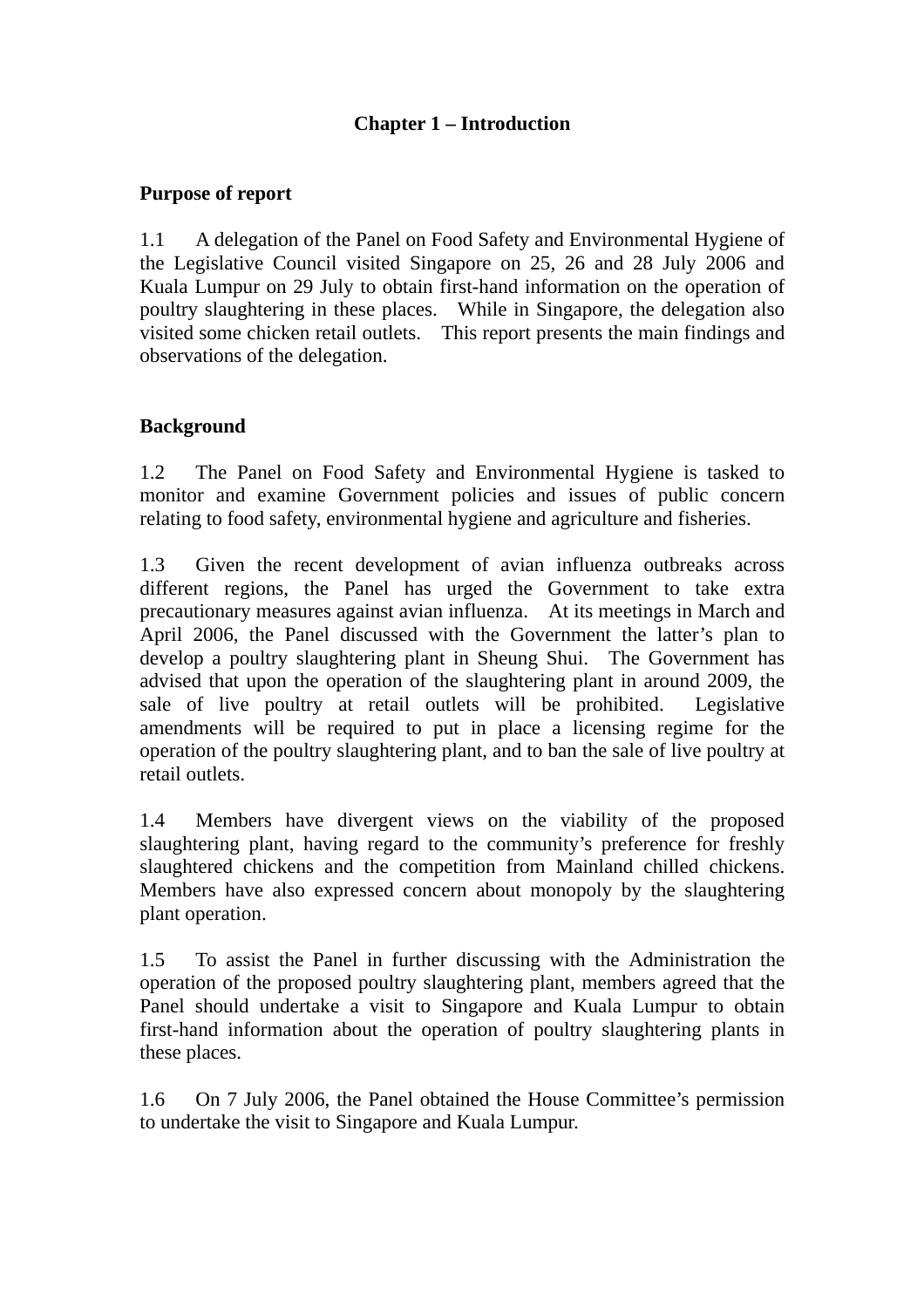$- 2 -$ 

#### **Membership of the delegation**

1.7 The delegation comprised the following Members -

Hon Fred LI Wah-ming, JP (Panel Chairman and leader of delegation) Hon WONG Yung-kan, JP, (Deputy Panel Chairman) Hon Vincent FANG Kang, JP Dr Hon Joseph LEE Kok-long, JP Dr Hon KWOK Ka-ki

1.8 Miss Mary SO, Senior Council Secretary (2)8, accompanied the delegation on the visit.

#### **Visit programme**

1.9 The delegation visited Singapore on 25, 26 and 28 July 2006 and Kuala Lumpur on 29 July 2006. During the stay in Singapore, the delegation visited a poultry slaughtering plant run by the Soonly Food Processing Pte Ltd, received a briefing by the National Environment Agency on Singapore's policy on and management of markets/hawker centres, and toured two wet markets and supermarkets respectively. The delegation also paid a courtesy call to the Singapore-Hong Kong Parliamentary Friendship Group. While in Kuala Lumpur, the delegation visited a poultry slaughtering plant run by Lay Hong Berhad.

1.10 Further details of the visit programme are in **Appendix I**. A list of the Government officials and representatives with whom the delegation met is in **Appendix II**. A list of the reference materials obtained during the visit is in **Appendix III**.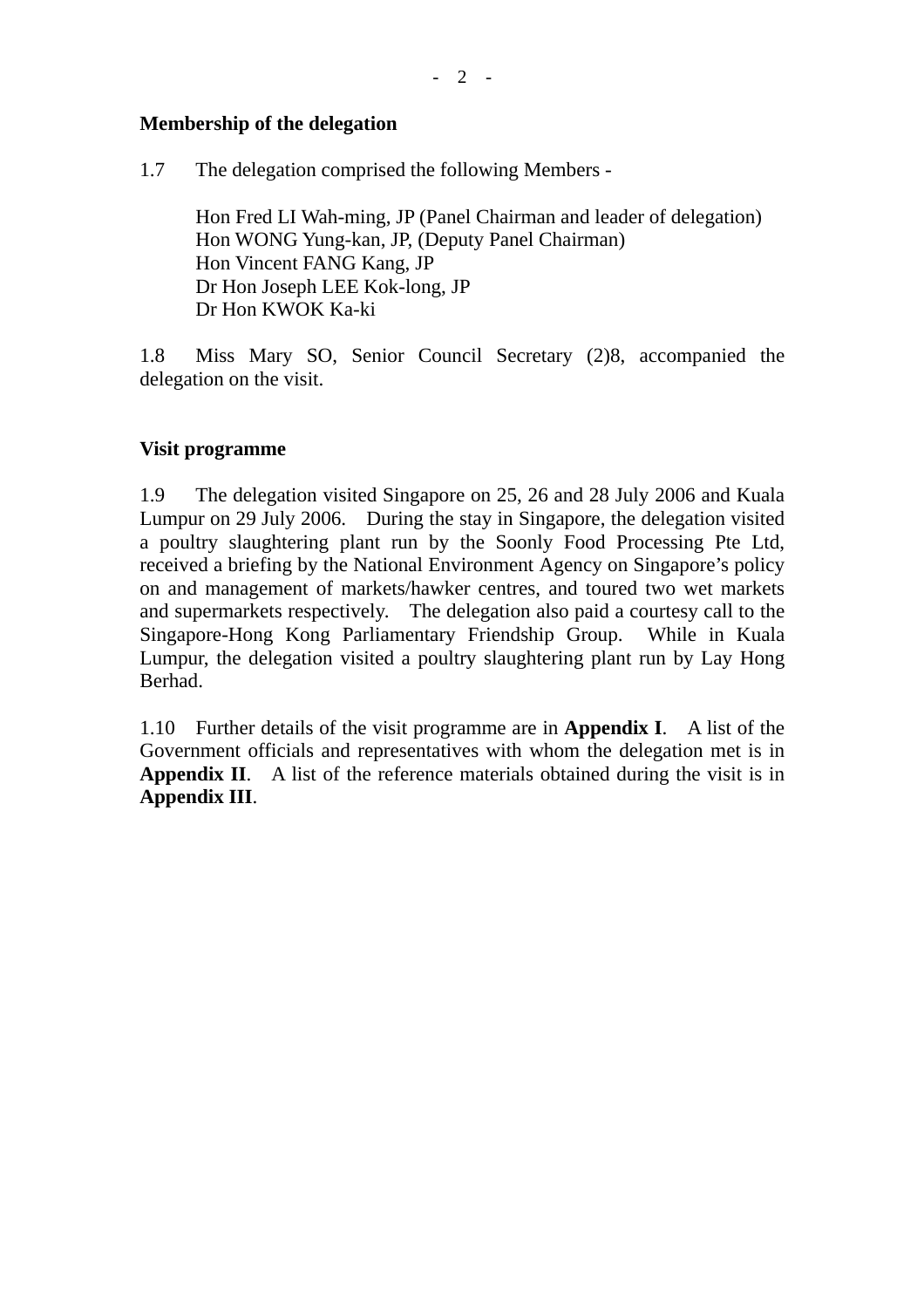#### **Chapter 2 – Poultry Slaughtering System in Singapore**

#### **Overview**

2.1 The Singapore Government announced its plan to prohibit slaughtering of poultry in wet markets in 1990. Phasing out of slaughtering of poultry in wet markets began in January 1991. Since March 1993, all poultry are required to be processed at an Agri-Food and Veterinary Authority (AVA)-approved poultry slaughtering plant. AVA is the national authority on food safety for both primary and processed food, and is responsible also for monitoring and enforcing the relevant legislation.

2.2 There are currently 14 poultry slaughtering plants in Singapore, all of which are privately-run. Ten of them slaughter live chickens while four slaughter live ducks.



Location map of poultry slaughterhouses in Singapore

2.3 At present, 50% of the poultry products imported into Singapore are frozen poultry meat from countries such as Brazil, the United States and the Netherlands. The other 50% is from Malaysia. About 120 000 live chickens are imported daily from 99 AVA-accredited farms located mainly in the Johor State in Malaysia. These comprise 98% of the source of live chickens in Singapore, while the remaining 2% are from five layer farms in Singapore. Live ducks come from 50 AVA-accredited farms mainly from the Perak State in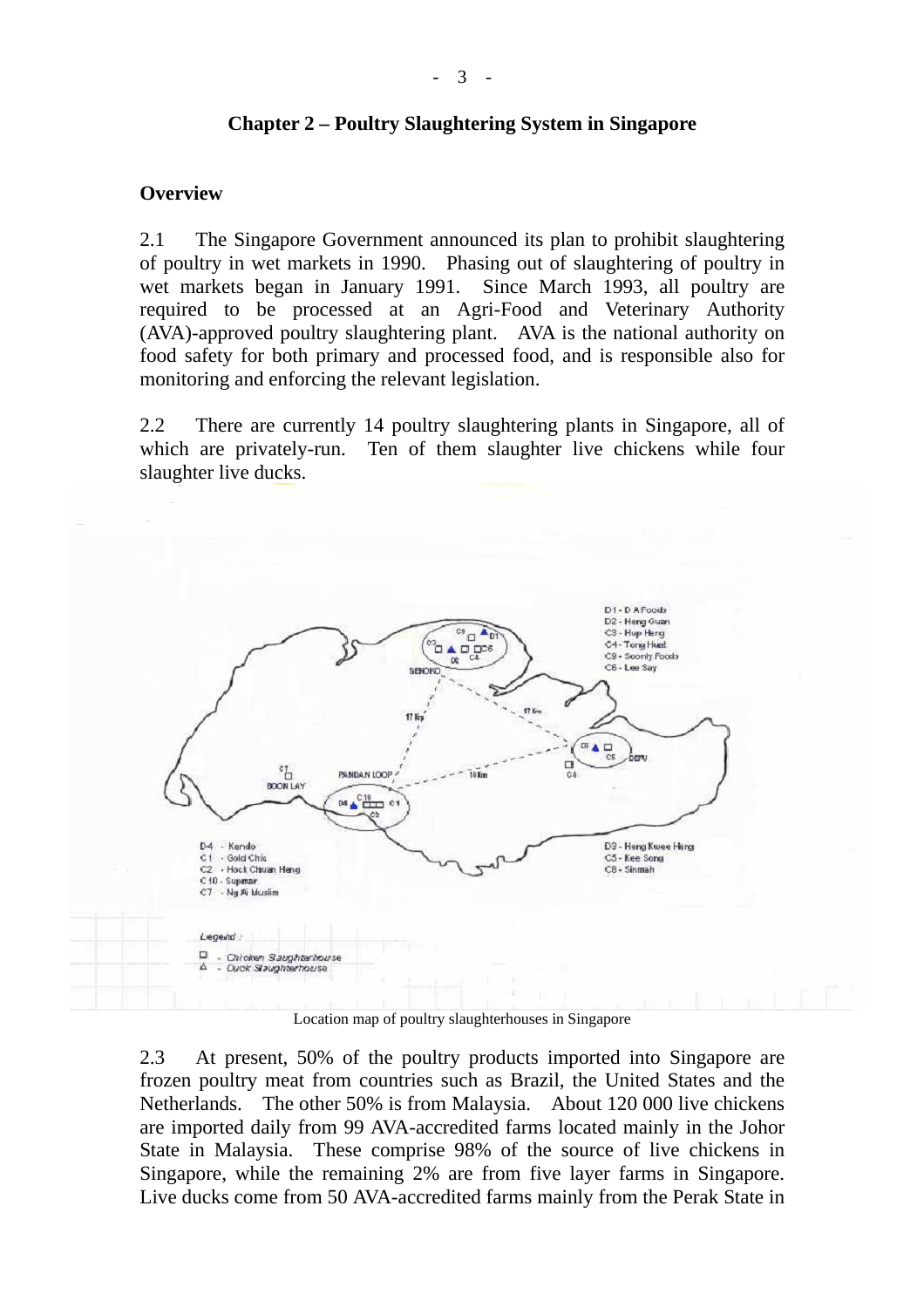Malaysia, and comprise 100% of the source of live ducks in Singapore.

#### **Legislation**

2.4 The Wholesome Meat and Fish Act (the Act) provides that no person shall slaughter any animal which is intended for human consumption or permit such animal to be slaughtered on any premises, unless those premises have been licensed by AVA as a slaughter-house and the person concerned has been granted by AVA a permit allowing him to slaughter the animal on those premises. Any licensee who breaches any of the conditions of licensing shall be guilty of an offence under the Act and is liable on conviction to a maximum fine of S\$10,000 (about HK\$50,000) and/or 12-month imprisonment. The slaughtering licence issued may also be suspended or revoked.

#### **Regulation of poultry slaughtering plant**

2.5 Under the Conditions of Licensing of Poultry Slaughter-Houses issued pursuant to section 11 of the Act, all slaughter-houses must comply with a series of licensing conditions before operation. The major licensing conditions include -

#### Regulation of the overall operation

- (a) Design: slaughter-houses must be designed in such a manner as to allow one-directional flow to prevent cross-contamination between live poultry and dressed carcasses. The partition materials of slaughter-houses must also meet specific conditions to prevent bacterial growth and transmission;
- (b) Hygiene requirements: all slaughter-houses must have adequate sanitary facilities and are required to implement the Hazard Analysis and Critical Control Point (HACCP) or similar food safety system. A proper programme must be in place to recall products that are not processed in accordance with the law;
- (c) Personnel: all slaughter-houses must ensure that individuals responsible for handling food have received adequate and appropriate training and are given protective clothing;
- (d) Restricted use of pemises: only the type of poultry as stated in the licence is allowed to be slaughtered in the slaughter-house. The number of poultry to be slaughtered, based on the capacity and line speed of the slaughter-house, is subject to the approval of AVA. In addition, no portion of the slaughter-house is allowed to be used as living quarters, and all activities taking place in the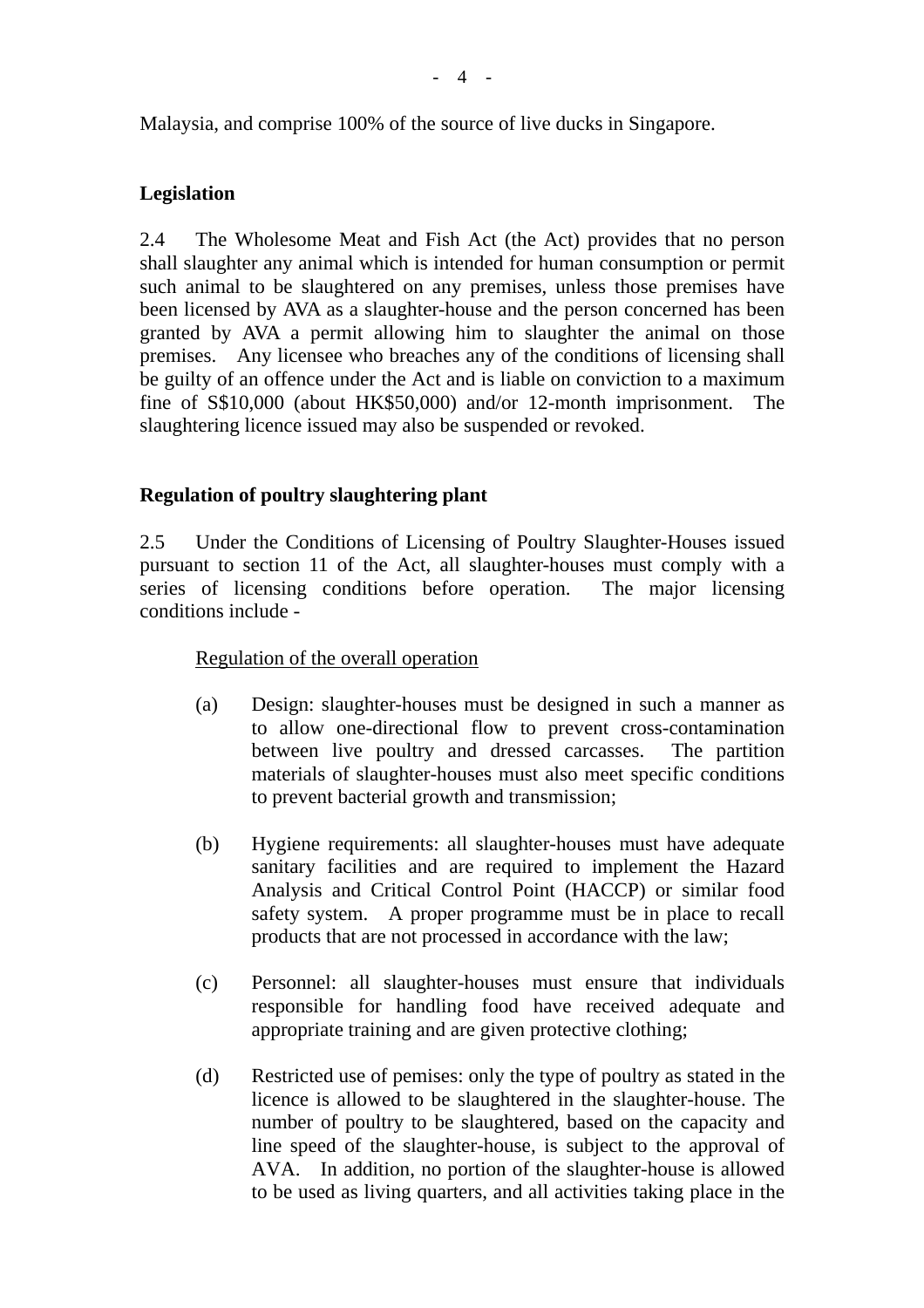slaughter-house must be approved by AVA. Only authorized personnel are allowed into areas where the poultry is slaughtered, processed or handled;

Regulation of the slaughtering process

- (e) Reception: all live poultry must be delivered directly to the holding bays of the slaughter-house. Live poultry are not allowed to be taken out of the slaughter-house or sold without the prior permission of AVA. Live poultry must be slaughtered within 24 hours of arrival at the slaughter-house;
- (f) Slaughtering: the method of slaughter must be as humane as possible and approved by AVA. It must comply with the specific requirements for preventing bacterial growth and transmission;
- (g) Inspection: inspection of the poultry carcasses must be carried out after the evisceration process. Adequate veterinary inspectors must be engaged by the slaughter-house to carry out ante-mortem and post-mortem inspections of the carcasses;
- (h) Chilling: the chilling process of the dressed poultry must be completed within 90 minutes after evisceration. Ice used for processing and chilling of the dressed poultry must be manufactured from uncontaminated potable water;
- (i) Tagging: all freshly slaughtered poultry carcasses must be individually tagged to state the name of the slaughter-house and the date of slaughter;
- (j) Slaughter-houses: slaughter-houses with prior permission from AVA to carry out thawing of frozen poultry or poultry parts should ensure that the thawed poultry/poultry parts are tagged and labelled with the following information and advice: (1) the poultry was thawed from frozen poultry; (2) do not refreeze; (3) use within three days from the date of thawing; (4) keep refrigerated; and (5) state the country of origin if the poultry is imported;
- (k) Storage, processing and packaging: the dressed poultry must be stored in chillers or freezers at specified temperature. The slaughter-house licensee must make the temperature records of the chillers or freezers available for inspection by AVA up to a period of three months. Prior permission must be obtained from AVA for thawing and processing of the poultry. Any further cutting up of the dressed poultry must also be approved by AVA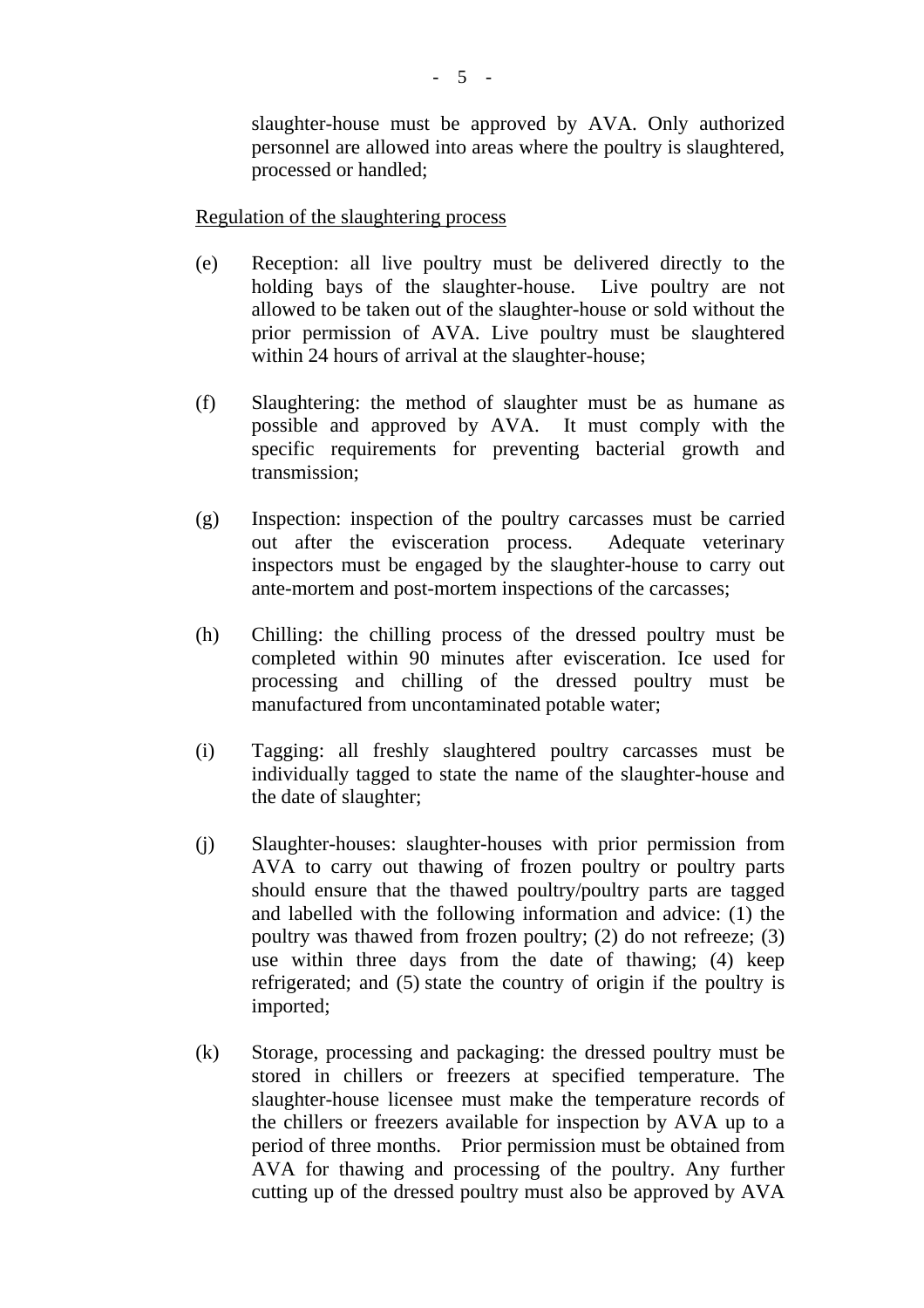and has to be carried out in a room of specified temperature;

- (l) Transportation: all dressed poultry must be transported by vehicles with refrigerating facilities. Chilled poultry products must be kept at 4°C or below, while frozen poultry products must be kept at -18°C or below; and
- (m) Inspection: the licensee of a poultry slaughter-house must furnish a daily report to AVA, stating the number and type of poultry for slaughter. The licensee must also provide all Customs Clearance Permits and relevant documents to the inspectors.

#### **Visit to a poultry slaughtering plant**

2.6 The delegation visited one of the largest poultry slaughtering plants in Singapore run by the Soonly Food Processing Pte Ltd. to obtain first-hand information on live chicken slaughtering process. AVA officials were also present to answer questions from the delegation.



Discussion with executives of Soonly Food Processing Pte Ltd and officials of Agri-Food and Veterinary Authority

#### Soonly's poultry slaughtering plant

2.7 According to Soonly, the poultry products processed by its slaughtering plant account for about 25% of Singapore's daily demand for such products. The Company's plant is the first of its kind to comply with the HACCP standard in Singapore, and has been awarded the highest grading under the Food Factory Grading Scheme of AVA.

2.8 The Soonly slaughtering plant operates from 12 noon to 8:00 pm daily from Monday to Saturday, and handles 5 000 to 6 000 live chickens per hour.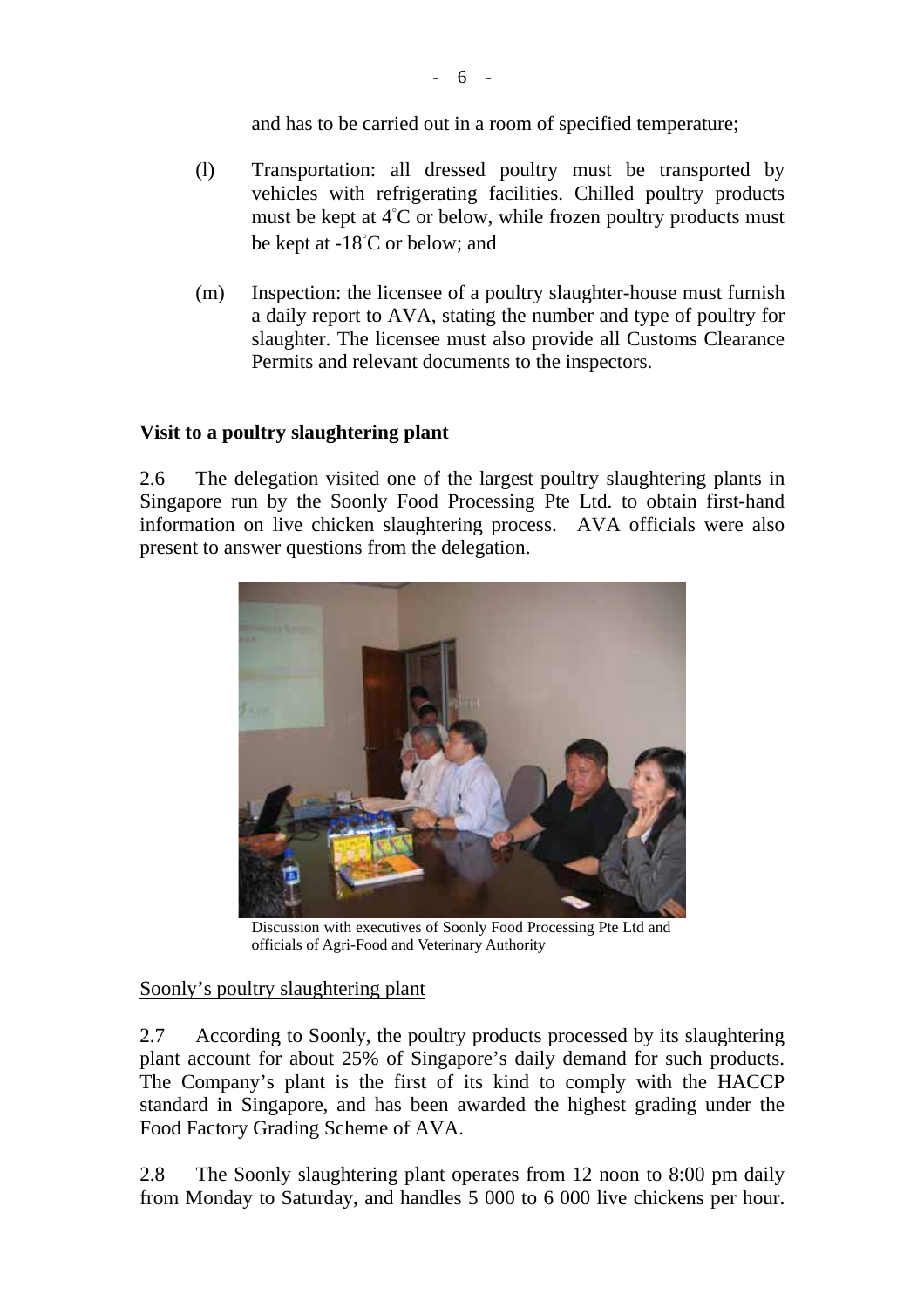Daily production varies from 30 000 to 40 000 slaughtered and processed chickens. The slaughtering processes are handled by 50 workers on shifts, while processes other than slaughtering, including chilling, storage, processing, packaging and distribution, are carried out by another company i.e., the KSB Distribution Pte Ltd. A qualified veterinary officer is engaged by the slaughter-house, and a total of about 150 workers are required for all processes.

2.9 Currently, Soonly offers to retailers the wholesale price of S\$3 (HK\$15) for a slaughtered and processed chicken of 1 to 1.1 kilogram. The wholesale price for chickens for chicken rice is S\$3.5 (HK\$17.5) per kilogram. On the other hand, the wholesale price for imported frozen chickens is S\$2.3 (HK\$11.5) per kilogram.

2.10 According to Soonly, the site of its slaughter-house was selected by the Singapore Government. The slaughter-house, located at Senoko Industrial Estate in the north of Singapore, is about two to three kilometres away from the nearest residential areas. The slaughter-house is also near to the Johor State of Malaysia, and the distance between the border and the slaughter-house is about 35 kilometres.

2.11 The Singapore Government leased the selected site of 4 320 sq m to KSB Distribution Pte Ltd. at a monthly rent of S\$6,000 (about HK\$30,000) for a period of 30 years. The initial capital investment for the slaughter-house was S\$3.6 million (about HK\$17.3 million), and the whole project took about two years from planning to operation.

#### Poultry slaughtering process

- 2.12 The poultry slaughtering process can be summarised as follows
	- (a) birds arriving at the slaughtering house in crates tagged with farm name and farm code must be rested for at least six hours;
	- (b) after resting, birds in crates are transferred to a shackling area where the birds would be picked up from the crates and hung on the slaughter-line;
	- (c) before slaughtering (including Halal slaughter which needs to be carried out by a Muslim), all live birds must be stunned or anaesthetised through a saline water bath with a current of 20 to 50 volts, depending on the bird size, for three to five seconds;
	- (d) the neck of the stunned chicken is then cut with all the major vessels being sectioned and left to bleed for about three to five minutes;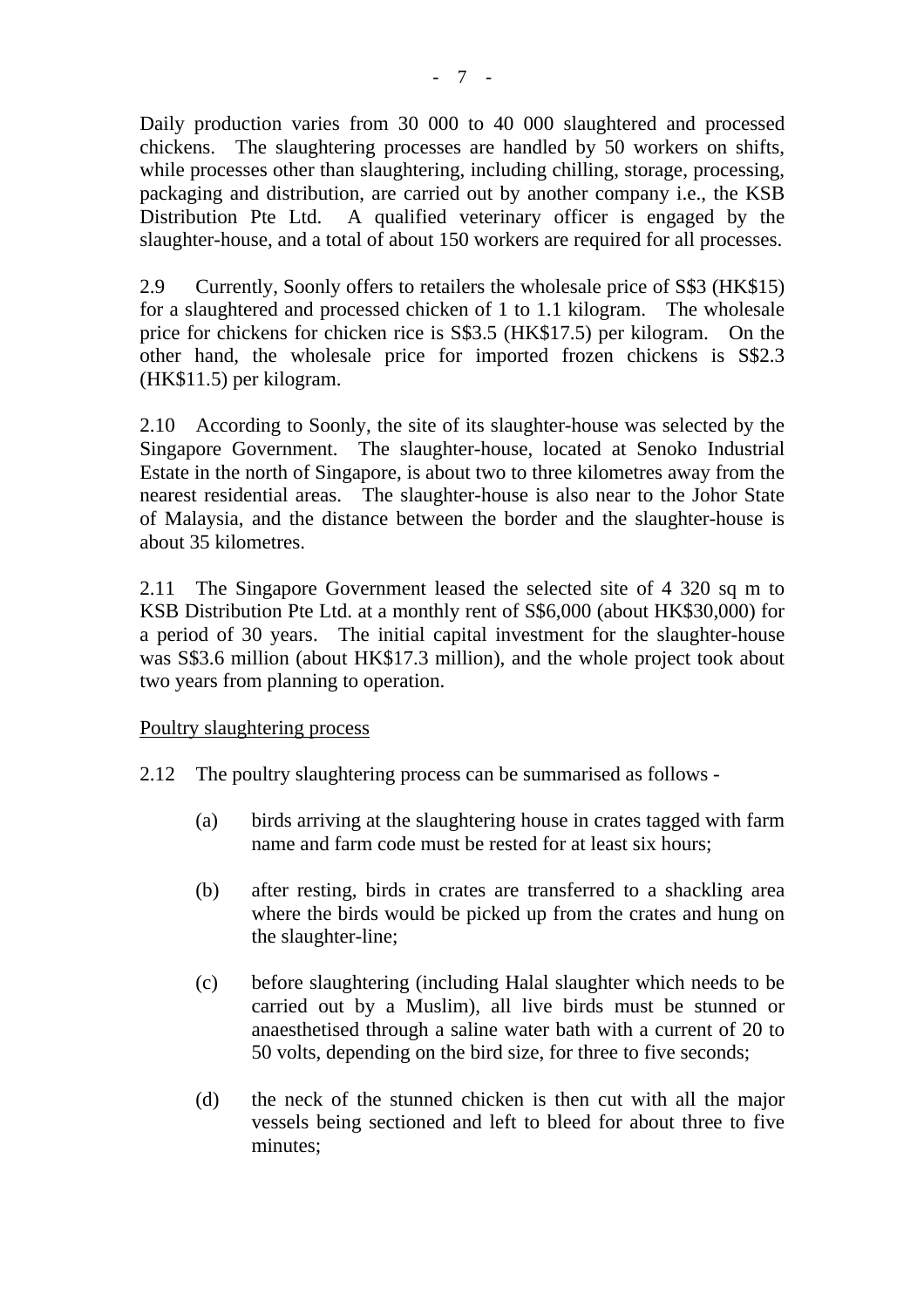- (e) the carcasses next enter into a scalding tank for one to three minutes at a temperature of 60°C;
- (f) after scalding, the carcasses go through a plucking or defeathering machine to remove the feathers;
- (g) following a re-hanging, all the carcasses are directed into another room where the vent is mechanically opened and a eviscerator removes the viscera. The viscera are placed on a small tray and directed to another room for further cleaning and processing. Liver, heart and gizzard can be salvaged, but the intestines are not allowed for sale. In accordance with AVA requirement, tags stating the date of slaughter are adhered to all carcasses;
- (h) all the carcasses must next be immersed into a spin chiller for at least 20 minutes to bring down the temperature of the carcasses. The temperature of the water in the spin chilling tank has to be maintained at 4°C to 1°C or ice can be added if required;
- (i) carcasses discharged from the spin-chilling tank are hung on the weighing line. As the line moves, they are dropped automatically into the weighting bins according to their weight; and
- (j) carcasses are packed into plastic bags and then placed in a blast chiller to bring down the temperature to 4°C for delivery.

A pictorial description of the poultry slaughtering process is in **Appendix IV**.

2.13 The delegation has noted the AVA requirement for dressed chickens not to be allowed to leave the slaughter-house unless they are cooled down to 4°C. This aims to slow the growth of harmful bacteria, which can multiply rapidly and the meat would turn bad sooner if the surrounding/ambient temperature is high. Even though the AVA requirement is to chill down the dressed birds within one and a half hours after evisceration, most of the plants' practice in Singapore is to bring down the temperature to 4°C within 30 minutes.

#### Monitoring by AVA

2.14 AVA inspectors conduct unannounced inspections to slaughter-houses, usually at least twice a week during the operating hours of the slaughter-house and at night during the delivery of the chilled poultry to the markets. Carcasses and offal are regularly collected from every slaughter-house to check for pathogen and drug residues. Randomly, dressed poultry that are to be delivered to the markets are also collected for testing of pathogen.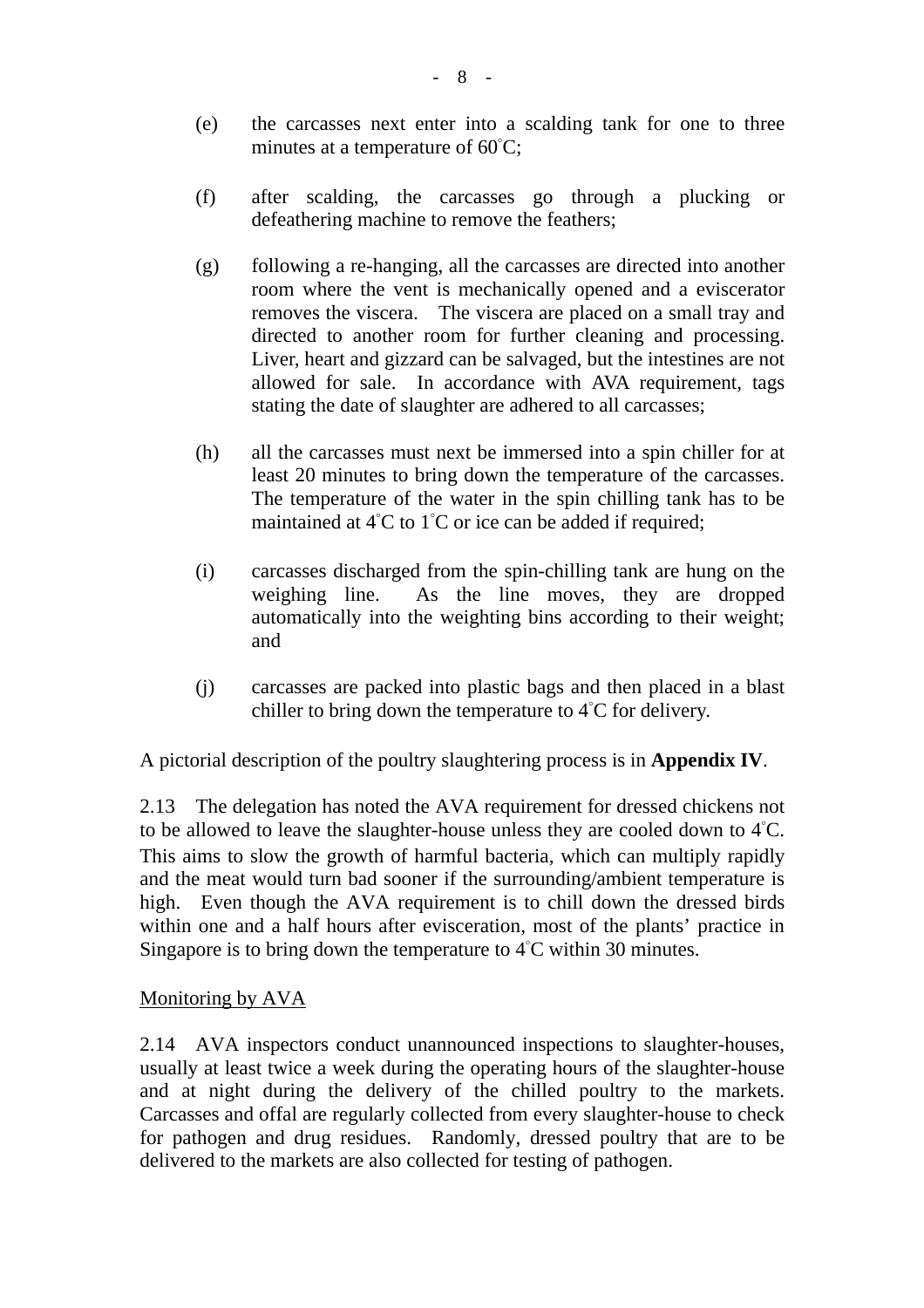2.15 AVA does not inspect each accredited farm in Malaysia on an annual basis. However, it has a roster of audit inspections covering all the accredited farms. At present, such inspections are conducted about once every three years for broiler farms. The suspension of farms would depend on the nature of the problem. If bird flu occurs in Malaysia, the entire Malaysian State will be suspended until the State is declared clear of bird flu. Other types of suspension would be on a farm-by-farm basis. The reasons for suspension would be presence of pathogens such as Salmonella, and drug residues found in chickens. Suspension of farms can also result from deficiencies in biosecurity or poor management. For disease-type of suspensions, AVA would reinstate the farm concerned only after at least one cycle of production has been screened by the Malaysian authorities. For other types of suspensions, it would depend on how soon the farm can rectify the problems and the rectifications verified by the Malaysian authorities.

2.16 Although slaughter-houses do not have to hire veterinarians, they are encouraged to do so by AVA. Slaughter-houses that intend to export poultry to other countries are, however, required to hire a veterinarian. Most slaughter-houses in Singapore have their own Quality Control inspectors, and AVA provides training to them on inspection functions.

2.17 At present, Malaysia has two routes for exporting live poultry to Singapore but AVA only allows live poultry to be imported through the route which passes through fewer residential areas. All live poultry undergo ante-mortem inspection by AVA officers at the Tuas Checkpoint to identify whether the birds display any evidence of being affected with a disease or condition that could render the carcass unfit for human consumption, etc. About 65 to 75 trucks pass through the Tuas Checkpoint daily. They operate from 5:00 am to 1:00 pm from Monday to Thursday, and from 5:00 am to 3:00 pm on Friday and Saturday.

2.18 The delegation has noted from AVA officials that the Singapore Government has no plan to allow importation of chilled chickens from Malaysia to Singapore for the time being, until it is satisfied that the chilled chickens from Malaysia meet the most stringent quality and food safety standards necessary to safeguard public health.

#### Measures taken to prevent and control the outbreak of avian influenza

2.19 The delegation has noted from AVA officials that to prevent the incursion of bird flu, AVA has banned the import of live birds, poultry meat, poultry products and eggs from countries affected by bird flu, such as Indonesia and Vietnam. It has also intensified checks and surveillance on imported poultry and eggs at points of entry. Testing of imported poultry and eggs for bird flu has also been stepped up. In addition, AVA officers have stepped up checks and surveillance on local poultry slaughter-houses and poultry farms. AVA has briefed the operators of slaughter-houses and farms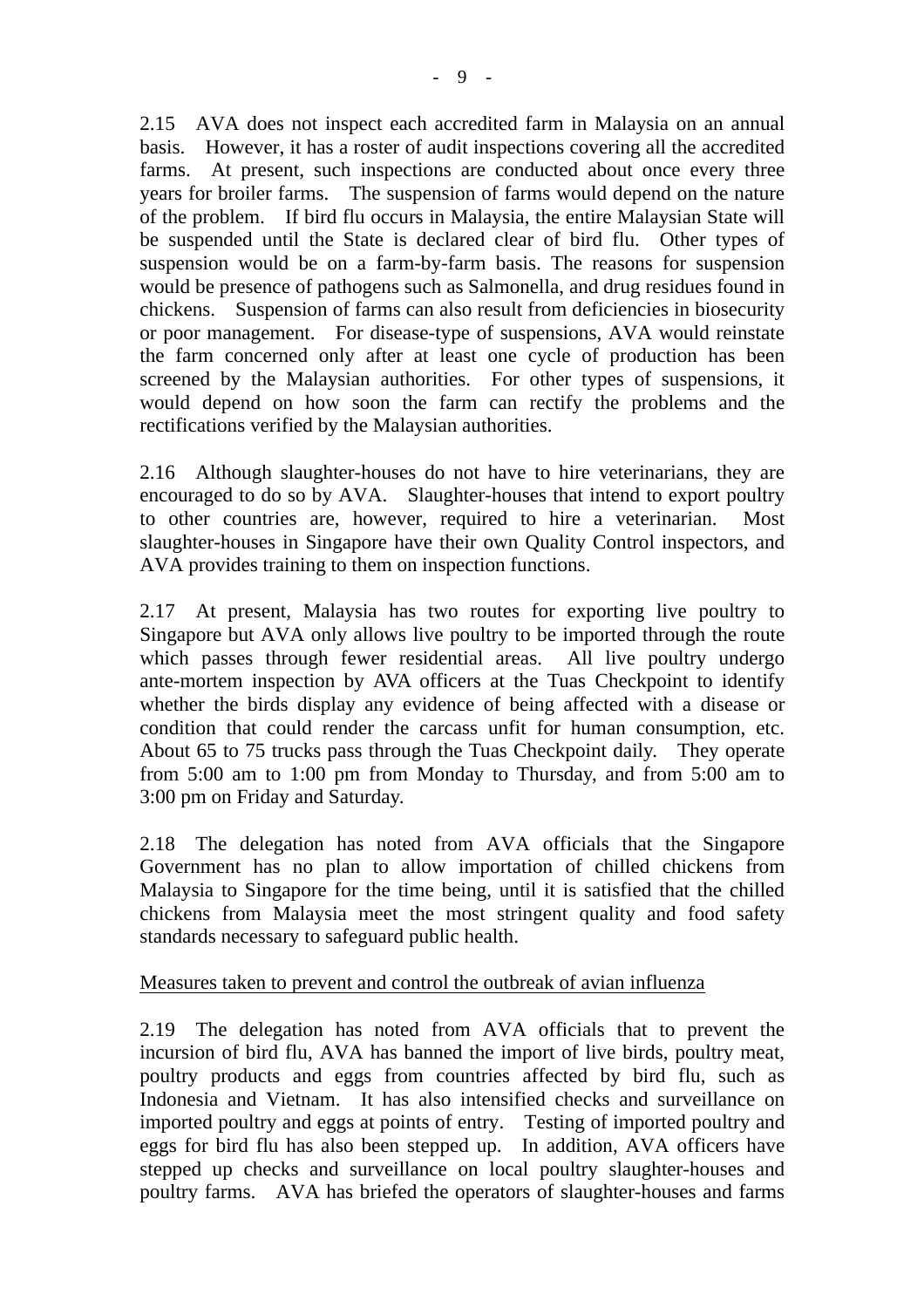on how to look out for signs of bird flu, and they are required to report immediately to AVA if bird flu is suspected. As an added precaution, local poultry farm operators have been instructed not to allow the public to visit their farms. Farms are also required to ensure that biosecurity measures such as disinfection and bird-proofing are in place.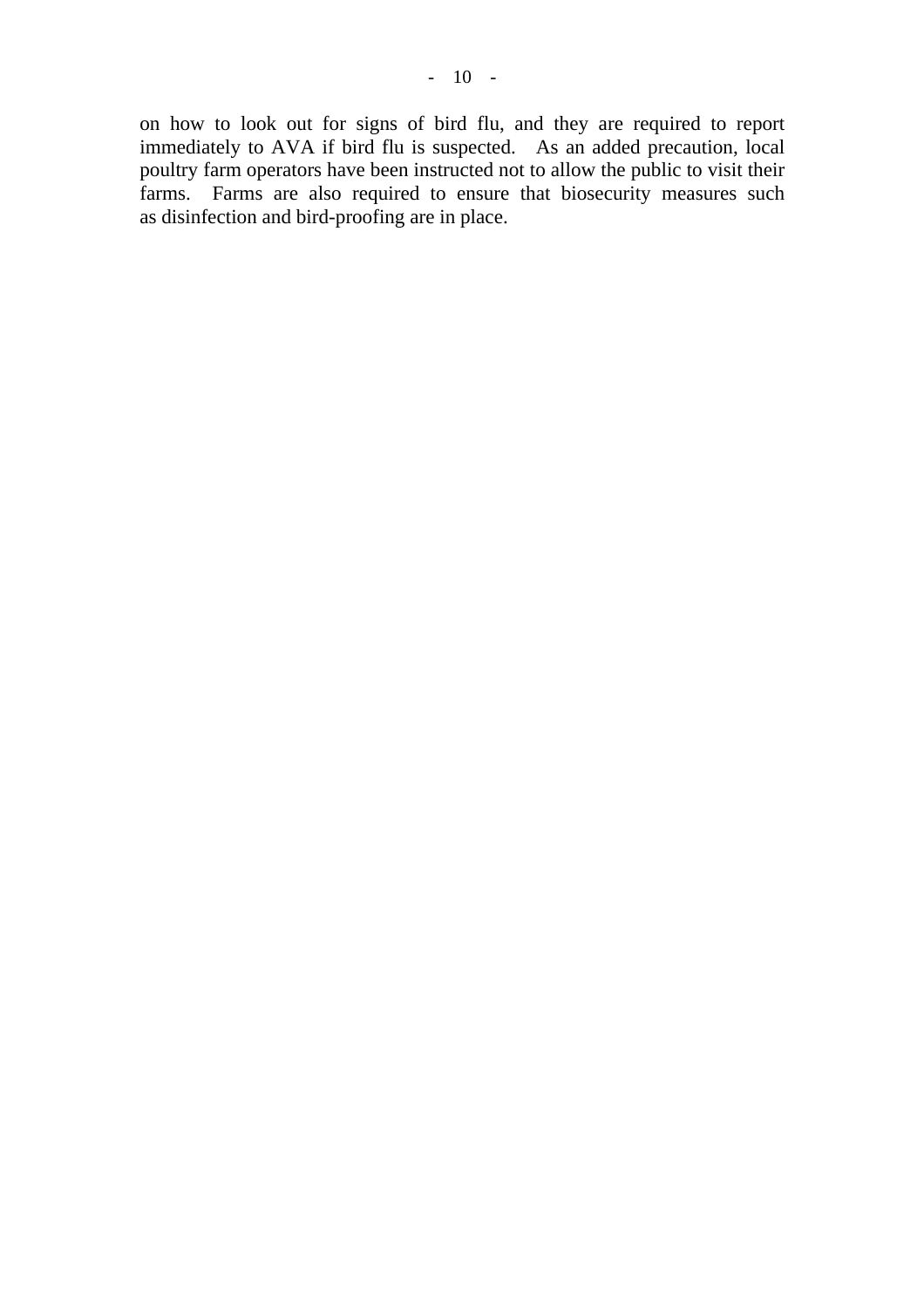#### **Chapter 3 – Markets and Hawker Centres in Singapore**

#### National Environment Agency

3.1 The delegation received a briefing by the National Environment Agency (NEA) on wet markets and hawker centres in Singapore. NEA was formed under the Ministry of the Environment and Water Resources on 1 July 2002 to focus on the implementation of environmental policies to ensure a quality environment for Singaporeans.



Presentation of souvenir to Mr Khoo Seow Poh, Director-General, Public Health, National Environment Agency

3.2 Currently, there are a total of 113 Government markets/hawker centres in Singapore, housing more than 15 000 stalls. The management of all Government markets/hawker centres was consolidated under NEA on 1 April 2004.

3.3 A market/hawker centre typically comprises two sections, namely cooked food section and market produce section. The stalls in the cooked food section are designated for the sale of ready-to-eat food and drinks. The stalls in the market produce section are designated for the sale of market produce and sundry goods. About one-third of the stalls in a market/hawker centre are cooked food stalls.

#### Legislation

3.4 All stallholders and food handlers are required to obtain a licence to operate a stall under the Environmental Public Health Act and the Environmental Public Health (Food Hygiene) Regulations and observe all hygiene requirements. All apparatus, appliances, utensils, crockery, etc. must be clean and in good condition at all times, and handling of any cooked food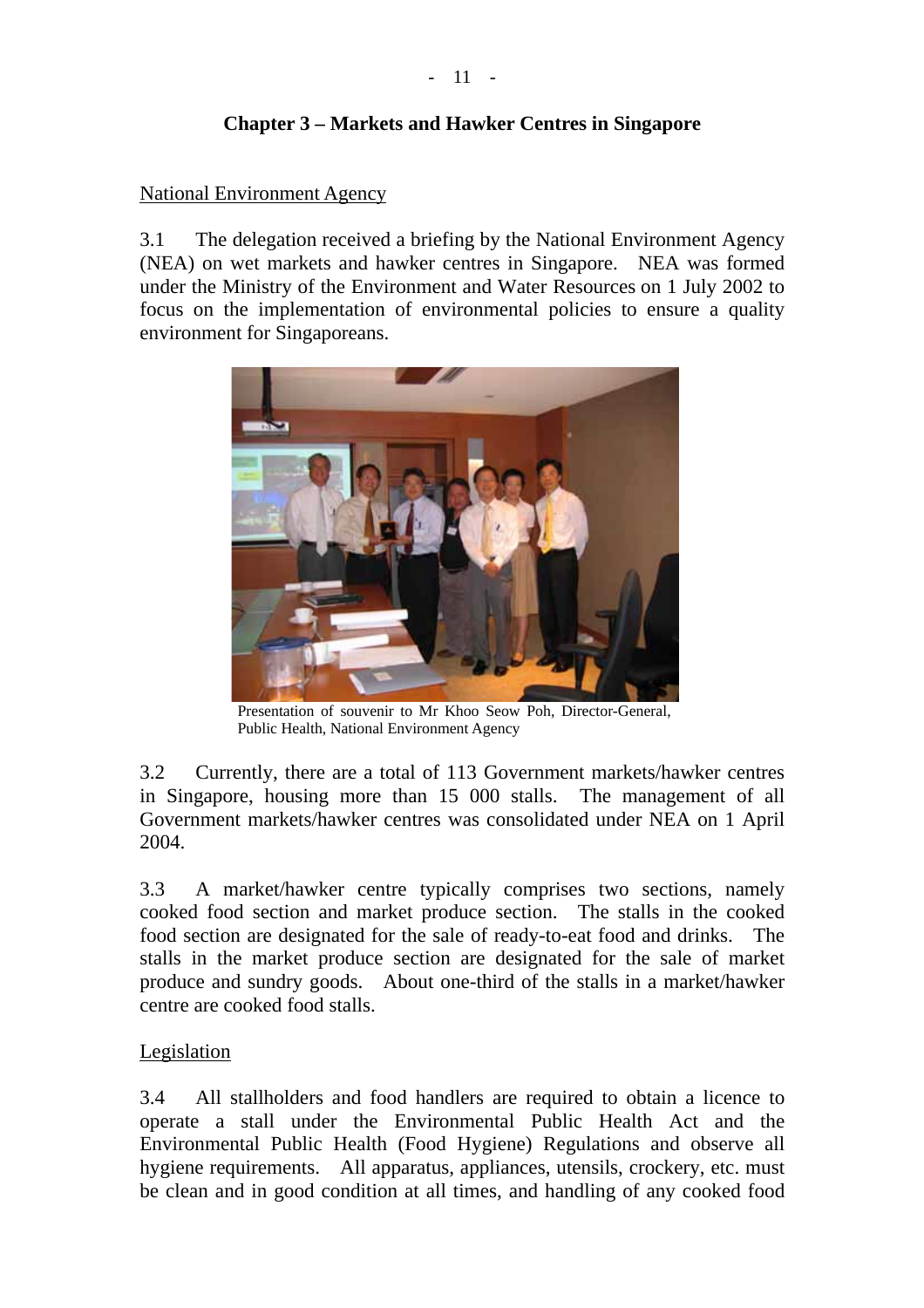must be with clean gloves, a clean fork, tong, scoop or other suitable implement/utensil.

#### Management of hawkers

3.5 Over the years, a series of measures have been implemented by the Singapore Government to ensure food safety and good hygiene standards in markets/hawker centres. These are as follows -

- (a) since 1990, all food handlers are required to attend basic food hygiene course and pass written test, be vaccinated against typhoid and undergo tuberculosis screening for those age 45 and above;
- (b) a points demerit system was introduced in September 1987 to impose penalties for violating public health laws. A licence will be suspended if the licensee accumulates 12 points or more over a one-year period. A licence may be revoked if the offender is recalcitrant;
- (c) a grading system for food stalls was introduced in June 1997 to provide consumers with an informed choice on the hygiene condition of the stalls they patronise. The four grades comprise Grade A (Excellent), Grade B (Good), Grade C (Average) and Grade D (Below Average);
- (d) slaughtering of poultry in wet markets was prohibited in 1992; and
- (e) a cold chain system was introduced in 1999/2000 whereby meat stallholders were required by law to equip their stalls with display chillers for the sale of pork, poultry, beef and mutton. Before the system was introduced, carcasses were delivered in open trucks and exposed to heat and dust and left unattended and exposed to vermin in the market before the butchers arrived for business. Both the nutritional and the bacteriological quality of warm meat deteriorated rapidly when exposed to ambient temperature. In 1999/2000, all meat stallholders were served with notice to equip their stalls with display chillers. They were given the options of either continuing with the meat retail business and implementing the chilled meat retail system in six months or changing trade to other market products.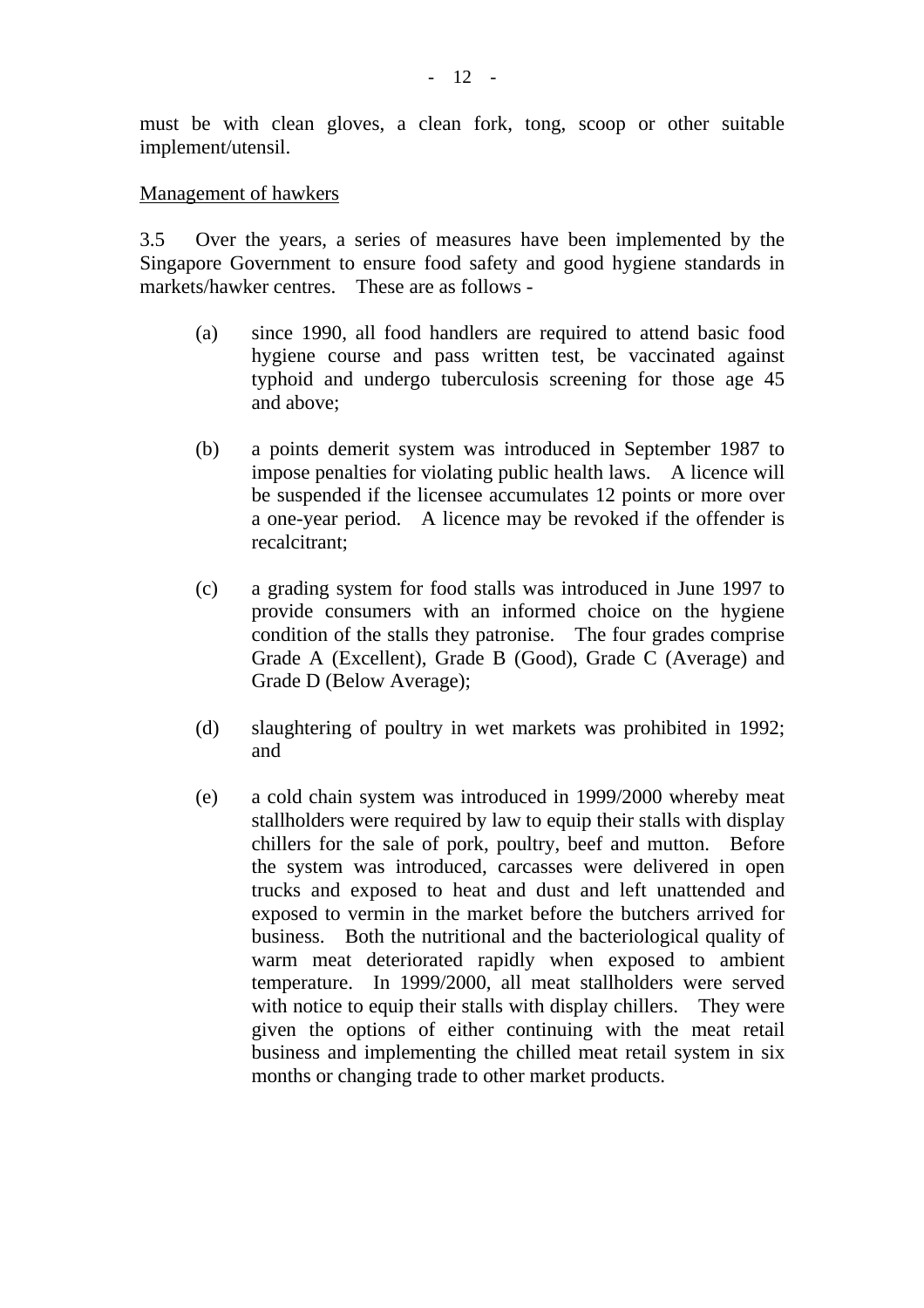#### Hawker Centres Upgrading Programme

3.6 Many hawker centres in Singapore were built over 20 years ago to resite street hawkers. Hawker centres are unique to Singapore and form an integral part of Singapore's lifestyle. Its authentic style and variety of food appeals not only to Singaporeans, but foreigners and tourists alike. A decision was, therefore, made for hawker centres to be preserved and upgraded.

3.7 The Hawker Centres Upgrading Programme (HUP) was launched in February 2001 at an estimated cost of S\$420 million to upgrade markets/hawker centres over a period of 10 years. The upgrading involves re-tiling, replacement of tables and stools, replacement of water, sewer/sanitary pipes, re-wiring, re-roofing, improvement to ventilation, provision/replacement of exhaust flue system and upgrading of toilets, transit bin centres. In some cases, reconfiguration or rebuilding of markets/hawker centers are also involved. To date, 71 centres have been selected for HUP and 44 of them have been completed.

#### Visit to wet markets and supermarkets

3.8 The delegation visited the Redhill Wet Market, a market/hawker centre which was upgraded under the HUP in 2005. The Redhill Wet Market is located within a public housing estate and comprises a cooked food section and a market produce section. Members are impressed by the high hygiene standard and cleanliness of the Market. The floor is dry and clean and all raw meats are stored in display chillers; siu mei (roast meat) stallholders are allowed to prepare siu mei behind their stalls. The delegation later visited an "old style" Government wet market, the Tekka Wet Market, where the hygiene standard and cleanliness compared less favourably with that of the Redhill Wet Market. The stall premises were less orderly, the floor was wet, and some poultry stallholders did not display the chickens in the display chillers.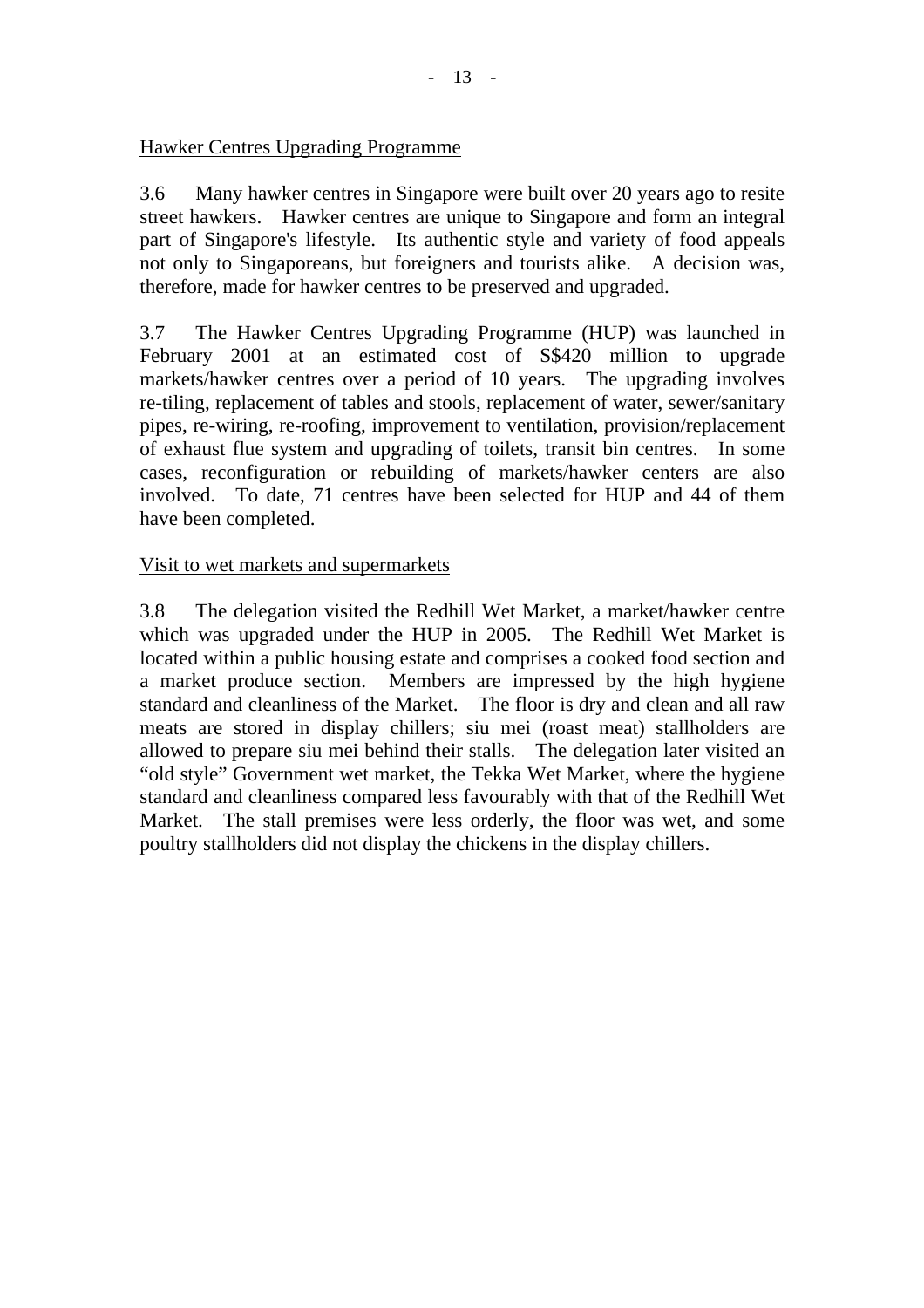



Stalls in Redhill Wet Market

3.9 The delegation also visited an "old style" supermarket, the Sheng Siong Supermarket, and an up-market supermarket, the Paragon Market Place Supermarket, and received a briefing by executives of the Cold Storage Group which run the Paragon Market Place Supermarket. The Cold Storage Group impressed upon the delegation its adoption of a fully integrated cold chain system from delivery to store to ensure the safety of perishable products.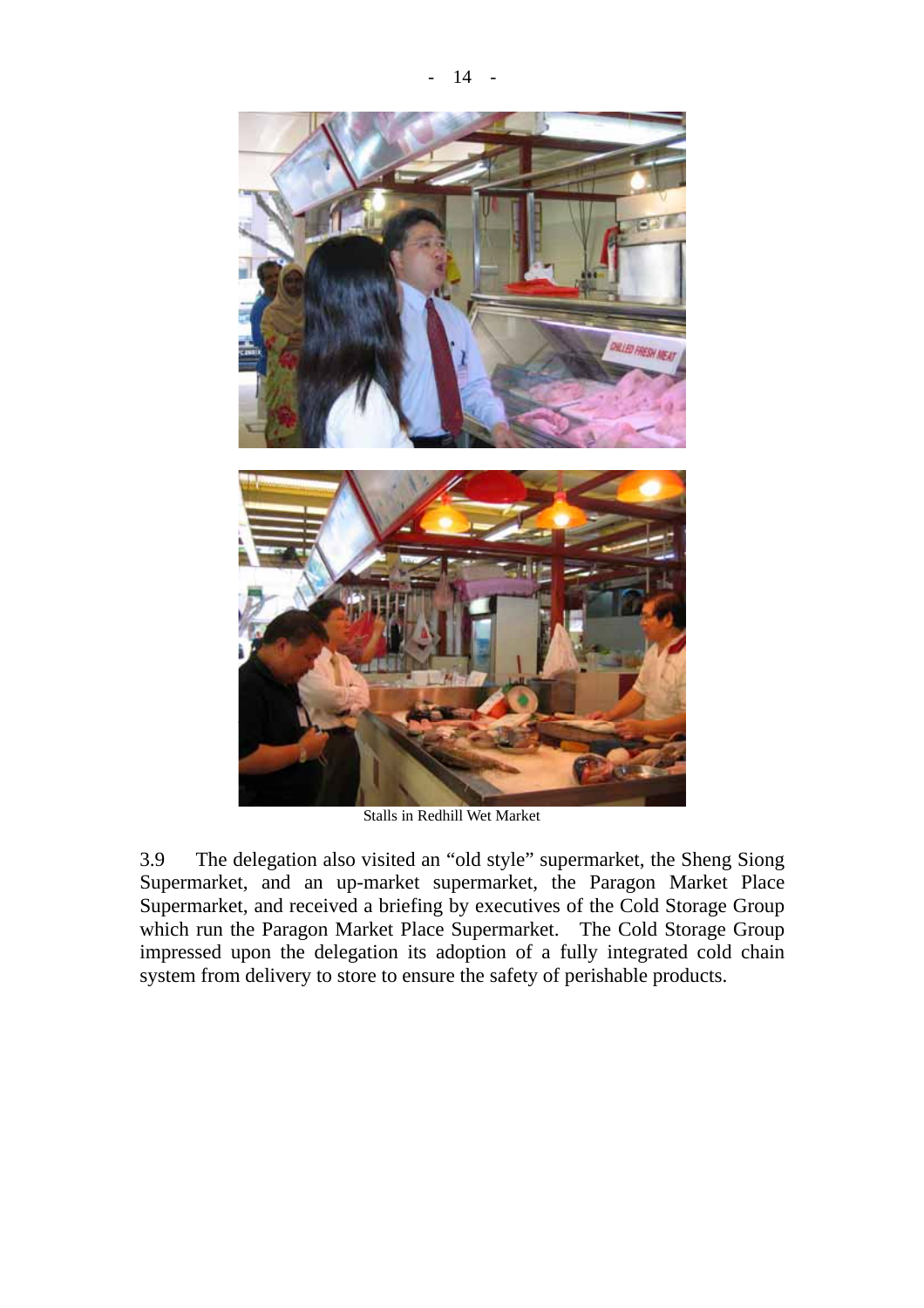### **Chapter 4 – Poultry Slaughtering in Malaysia**

4.1 The delegation visited a poultry slaughtering plant in Malaysia run by Lay Hong Berhad to study the use of air-chilled technology, as opposed to the water-chilled technology used in Singapore, to chill dressed chickens.

#### Lay Hong's poultry slaughtering plant

4.2 According to Lay Hong, its poultry slaughtering plant can handle 6 000 chickens per hour and one shift of eight hours is operated to process 48 000 chickens. About 120 workers are involved in the slaughtering process.

4.3 Currently, Lay Hong offers to retailers the wholesale price of MYR6.1 (HK\$12.2) for a slaughtered and processed chicken of 1 to 1.1 kilogram.



The Lay Hong Poultry Processing Plant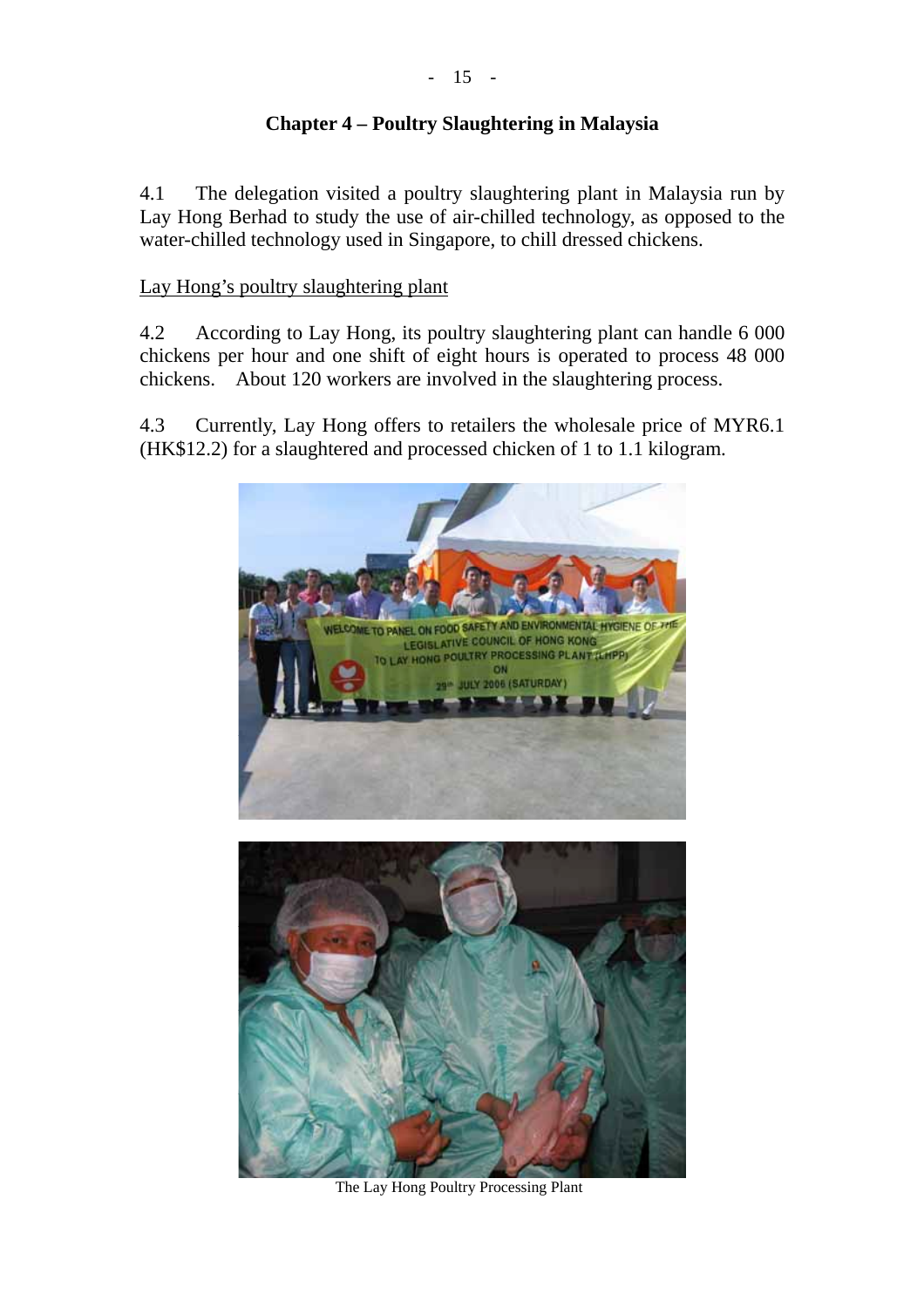#### Benefits of using air-chilled technology in poultry slaughtering

4.4 According to the company, hanging dressed chickens in cold chamber for chilling, instead of soaking them in a vat of cold, chlorinated water, is the mandatory process for cooling poultry in the European Union. The benefits of the air-chilled process are -

- (a) hazard of cross contamination between dressed poultry is reduced to an absolute minimum, as the dressed poultry are not dipped in a common bath of ice water where they can be subject to high levels of cross contamination;
- (b) air-chilled chickens have better meat texture in that the air-chilling method locks in the natural flavours and juices of chickens, and amino acid in the chicken meat remains;
- (c) air-chilled chickens contain no retained water, as opposed to some 8% to 12% in water-chilled chickens. Consumers get what they pay for because chickens are sold by weight; and
- (d) without additional water content in the chickens, there is no watery, foul-smelling or bloody discharge inside the chicken packaging and saves cooking time.



Hanging of dressed chicken for air-chilling

#### Regulation of poultry processing plant in Malaysia

4.5 Similar to Singapore, all poultry slaughtering plants in Malaysia are privately-run. The delegation notes that Malaysia currently has no legislation regulating the operation of poultry slaughtering plants, but the country does have meat inspection rules with which poultry slaughtering plants must comply. Slaughtering of chickens is still allowed in wet markets. Although the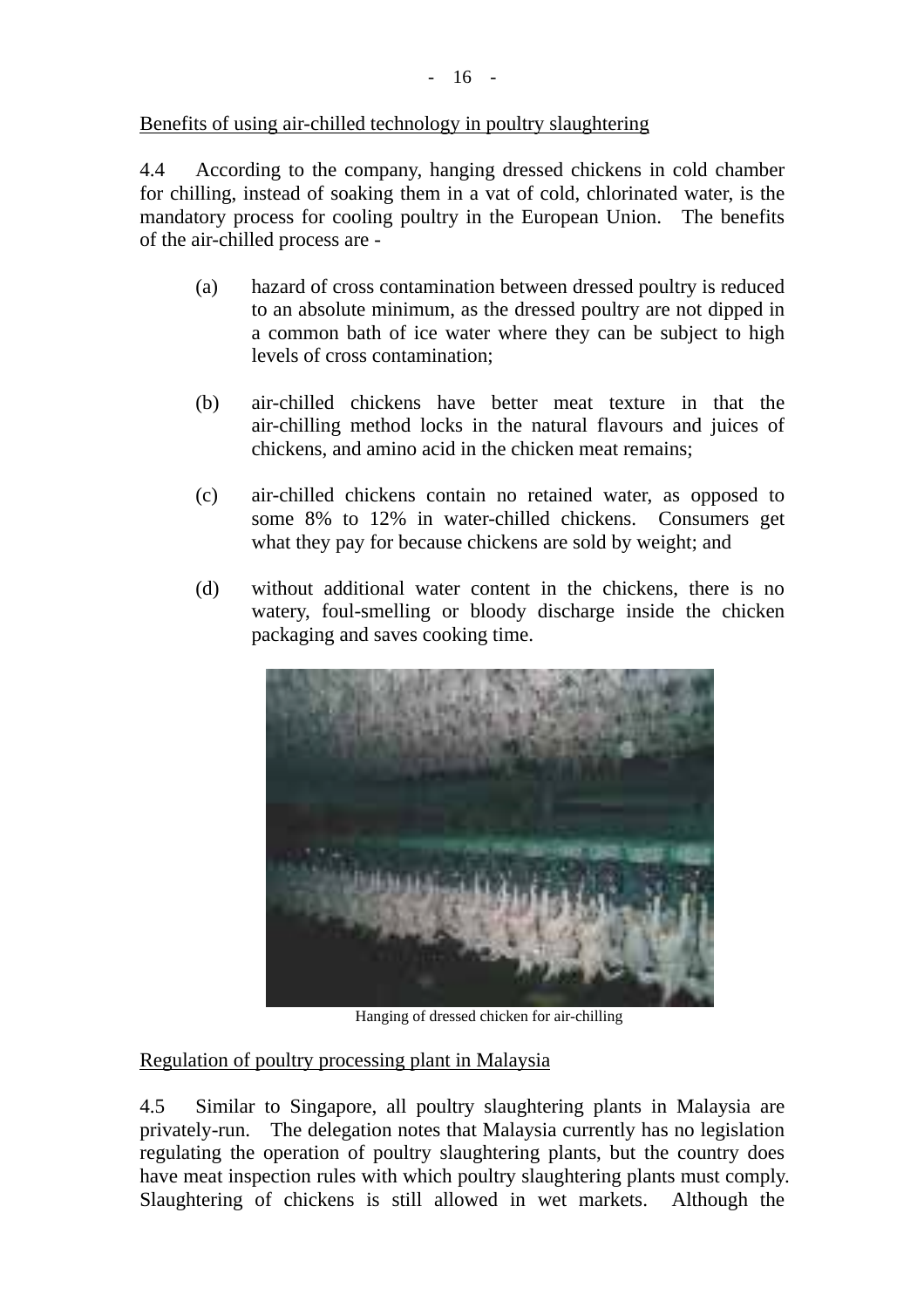Malaysia Government has no plan to prohibit slaughtering of chickens in wet markets, it had prohibited such slaughtering in areas where there were occurrences of avian influenza outbreak.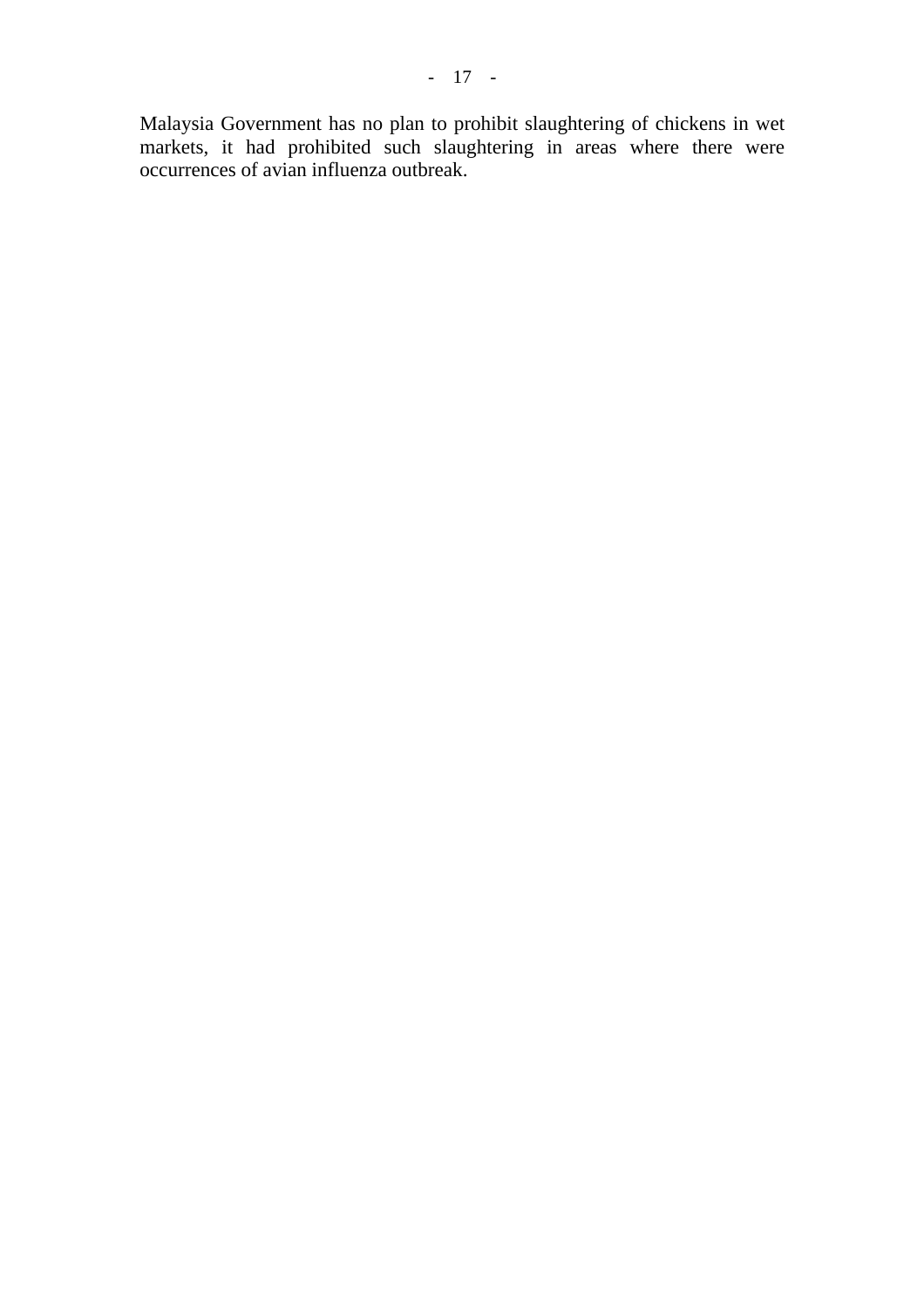#### **Chapter 5 – Observations**

#### **General**

5.1 The delegation is of the view that the information obtained during the visit on poultry slaughtering and food safety measures has provided useful reference for Hong Kong. The observations of the delegation are given in the following paragraphs.

#### **Poultry slaughtering process**

5.2 The delegation is impressed by the advanced technology adopted by the two poultry slaughtering plants which they visited in Singapore and Kuala Lumpur. The delegation finds both the water-chilled and air-chilled technologies in processing carcasses impressive, and the latter technology more advanced. The slaughtering process reduces human contamination as a result of the minimal physical contact. Particularly noteworthy is the attention given to the hygienic principles in design implemented by these plants in segregating "dirty" and "clean" operations, and the requirement for workers to don protective clothing and to undergo hand and boot wash when entering the processing area.

5.3 The delegation is highly impressed by the stringent monitoring by the AVA in Singapore over the regulation of the overall operation and the slaughtering process, and over the requirement for poultry slaughter-houses to comply with the relevant legislation. AVA has also taken active precautionary measures to prevent and control the outbreak of avian influenza in Singapore.

5.4 The delegation notes that the dressed chickens should be chilled down to 4°C after they have been shackled in high temperature, and the practice in Singapore is to bring down the temperature of the carcasses within 30 minutes after shackling. As the Hong Kong Special Administrative Region Government has proposed that freshly slaughtered or "warm" chickens would be delivered to customers within two hours in Hong Kong, the delegation has doubt over the viability of this proposal as bacteria can multiply rapidly.

#### **Poultry slaughtering plants**

5.5 The delegation has noted that although the slaughtering of live chickens in Singapore has to be carried out in a poultry slaughtering plant licensed by the AVA, such slaughtering is not handled centrally by one single plant. There are 10 plants in different locations in Singapore for slaughtering live chickens.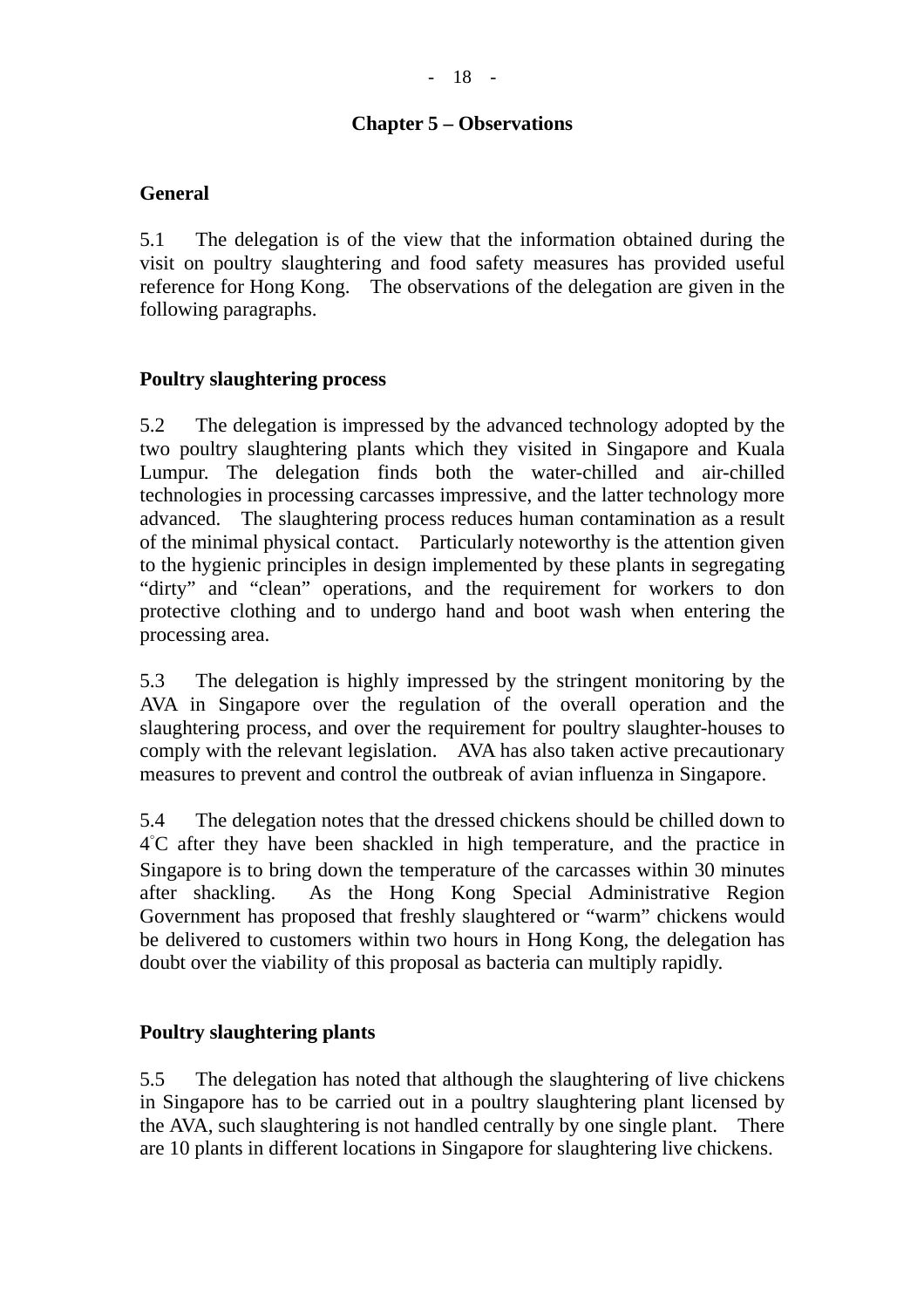5.6 To minimise environmental impact, the delegation notes that the poultry slaughtering plants are located away from residential areas and the vehicles transporting live poultry pass through as few residential areas as possible.

5.7 As regards the viability of the poultry slaughtering plants, the delegation has noted that the banning of chilled chickens from Malaysia to Singapore is one of the main reasons attributing to their viability in Singapore. The delegation has also noted that the major competition faced by suppliers of chilled chickens in Singapore is from frozen chickens.

#### **Markets/hawker centres in Singapore**

5.8 The delegation has found the measures adopted by the NEA in Singapore very effective in ensuring food safety at the retail end. These include the requirement for meat stallholders to equip their stalls with display chillers for the sale of pork, poultry, beef and mutton, for all food handlers to attend basic food hygiene course and pass examination, be vaccinated against typhoid, and go for tuberculosis screening for those age 45 and above, and the adoption of a grading system to let the public know the hygiene standards of the cooked food stalls they patronise.

5.9 The delegation also finds the hygiene standards of markets/hawker centres they visited to be of a very high standard. This is attributed to the proactive health education and dialogue which the Singapore Government has conducted to raise the awareness of the public and the trade about the importance of environmental hygiene and food safety. Members consider particularly commendable the Hawker Centres Upgrading Programme launched by the NEA in 2001 at an estimated cost of S\$420 million to upgrade all Government markets/hawker centres over a period of 10 years. In addition, the arrangement for stallholders in Government markets to be allowed to prepare siu mei at their stalls is a testament of the flexible approach adopted by the NEA to meet the demand of consumers.

#### **Conclusion**

5.10 The delegation has found the visit to Singapore and Kuala Lumpur very enlightening and useful. The detailed briefings and exchange of views between the delegation and the officials and executives in Singapore and Kuala Lumpur have provided useful reference when Members consider the Government's proposal for the setting up of a central poultry slaughtering system in Hong Kong.

Council Business Division 2 Legislative Council Secretariat 15 September 2006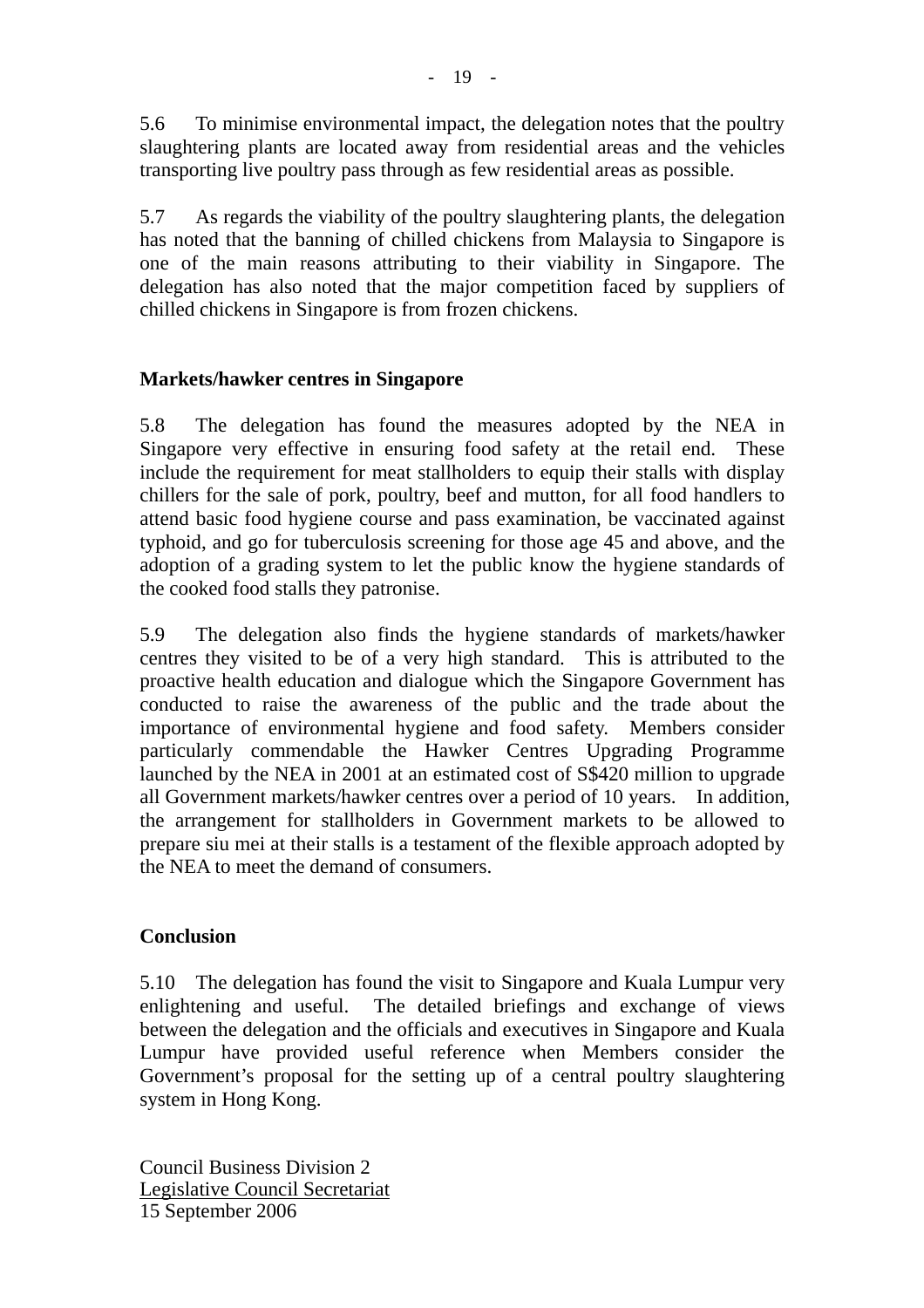### **Appendix I**

### **Panel on Food Safety and Environmental Hygiene**

#### **Duty visit to Singapore and Kuala Lumpur (25 to 29 July 2006)**

#### **Visit programme**

| Tuesday, 25 July 2006               |                                                                                                                         |
|-------------------------------------|-------------------------------------------------------------------------------------------------------------------------|
| Afternoon                           | Arrival in Singapore                                                                                                    |
| <b>Wednesday, 26 July 2006</b>      |                                                                                                                         |
| $9:00$ am - 10:30 am                | <b>Meeting with National Environment Agency</b>                                                                         |
|                                     | Briefing on "Markets and Hawker Centres in<br>Singapore" by Ms Serina Goh, Senior Manager,<br><b>Hawkers Department</b> |
|                                     | <b>Discussion</b>                                                                                                       |
| $11:00$ am - $12:30$ pm             | Tour of Redhill Wet Market                                                                                              |
| $2:30 \text{ pm} - 4:30 \text{ pm}$ | <b>Visit to Soonly Food Processing Pte Ltd</b>                                                                          |
|                                     |                                                                                                                         |
|                                     | Briefing on the poultry slaughtering process in the<br>plant by Mr Chew Keng Wah, Chief Operating<br>Officer            |
|                                     | Tour of Soonly Food Processing Pte Ltd                                                                                  |
| Thursday, 27 July 2006              |                                                                                                                         |
| $3:00 \text{ pm} - 3:45 \text{ pm}$ | <b>Meeting with the Singapore - Hong Kong</b><br><b>Parliamentary Friendship Group</b>                                  |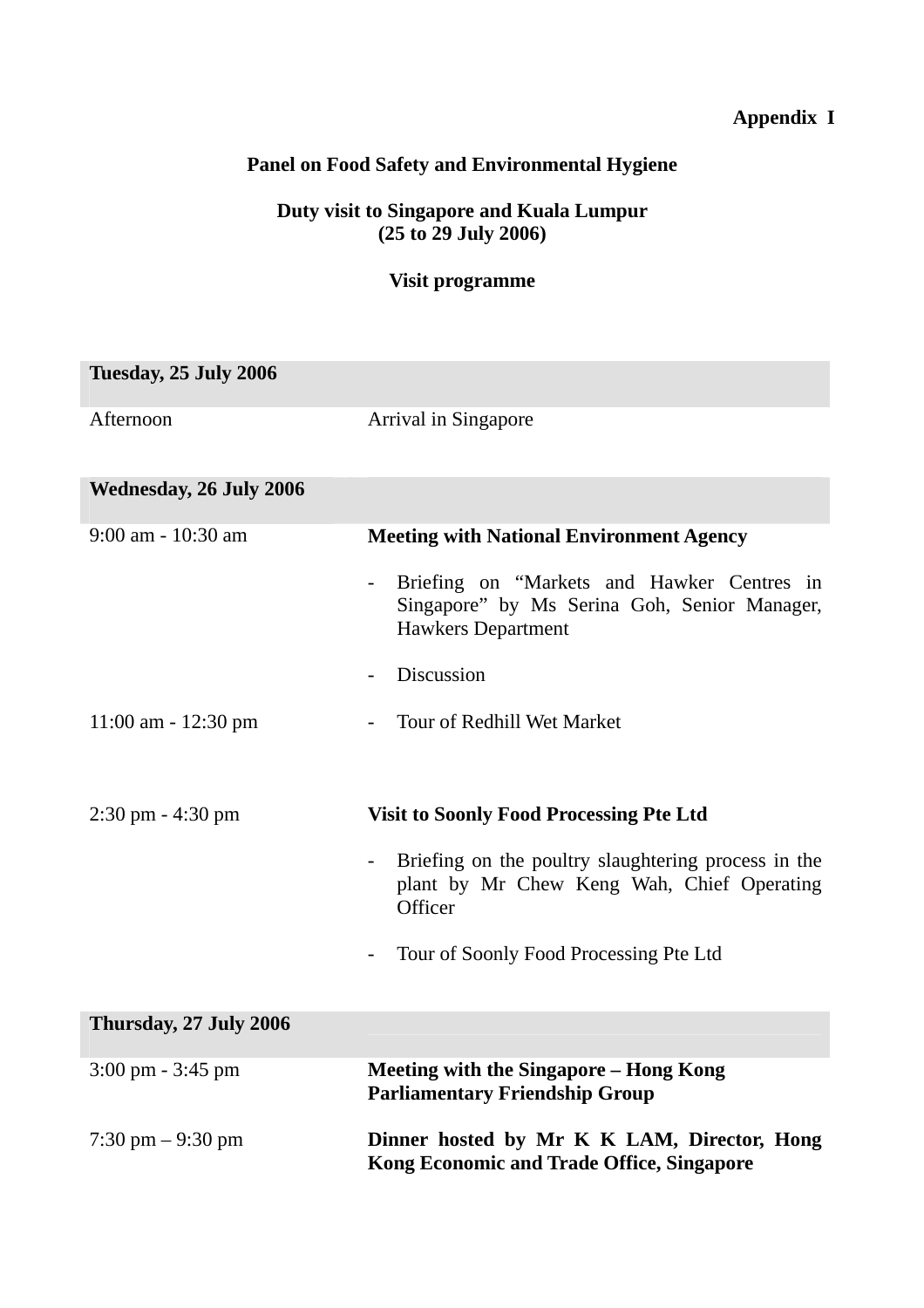| <b>Friday, 28 July 2006</b> |                                                                                                                                                       |  |  |
|-----------------------------|-------------------------------------------------------------------------------------------------------------------------------------------------------|--|--|
| $9:00$ am $-12:00$ noon     | Tekka<br>Wet<br><b>Visit</b><br><b>Market/Sheng</b><br><b>Siong</b><br>to<br><b>Supermarket</b>                                                       |  |  |
|                             | <b>Visit to Paragon Market Place Supermarket</b>                                                                                                      |  |  |
|                             | Briefing on the handling of chilled and frozen<br>chicken by senior executives of the supermarket                                                     |  |  |
| Evening                     | Departure for Kuala Lumpur                                                                                                                            |  |  |
| Saturday, 29 July 2006      |                                                                                                                                                       |  |  |
| 7:00 am - 10:30 am          | <b>Visit to Lay Hong Poultry Processing Plant</b>                                                                                                     |  |  |
|                             | Presentation on the poultry slaughtering process in<br>the plant and the importance of air chill processing<br>by Mr Yap Chor How, Marketing Director |  |  |
|                             | tour of Lay Hong Poultry Processing Plant                                                                                                             |  |  |
| Afternoon                   | Departure for Hong Kong                                                                                                                               |  |  |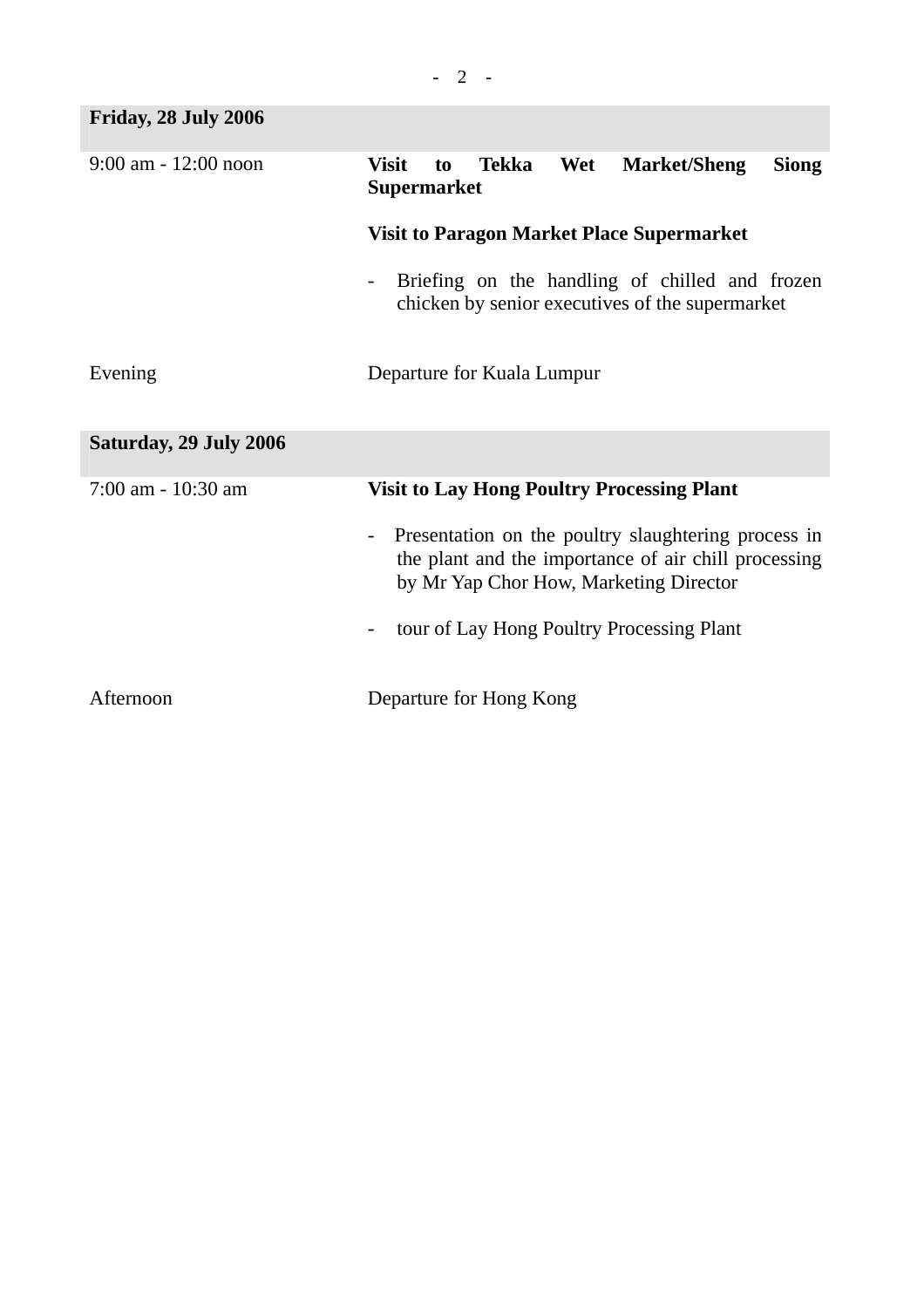#### **Appendix II**

### **List of the Government officials and representatives with whom the delegation met**

#### **Singapore**

#### National Environment Agency

Mr Khoo Seow Poh, Director-General, Public Health

Ms Chan Wai San, Head, Hawkers Department

Ms Serina Goh, Senior Manager, Hawkers Department

Ms Mary Chin, Senior Executive, Corporate Communications

Mr Alban Tng, Environmental Health Officer

#### Soonly Food Processing Pte Ltd

Mr Chew Ghim Bok, Chief Executive Officer

Mr Chew Keng Wah, Chief Operating Officer

Mr Steven Tan Soon Teck, Deputy General Manager

### Agri-Food and Veterinary Authority

Mr Clement Fernandez, Head, Poultry Slaughterhouses Section

Mr Patrick Bay Chuan Kiat, Food Safety Officer, Food and Veterinary Administration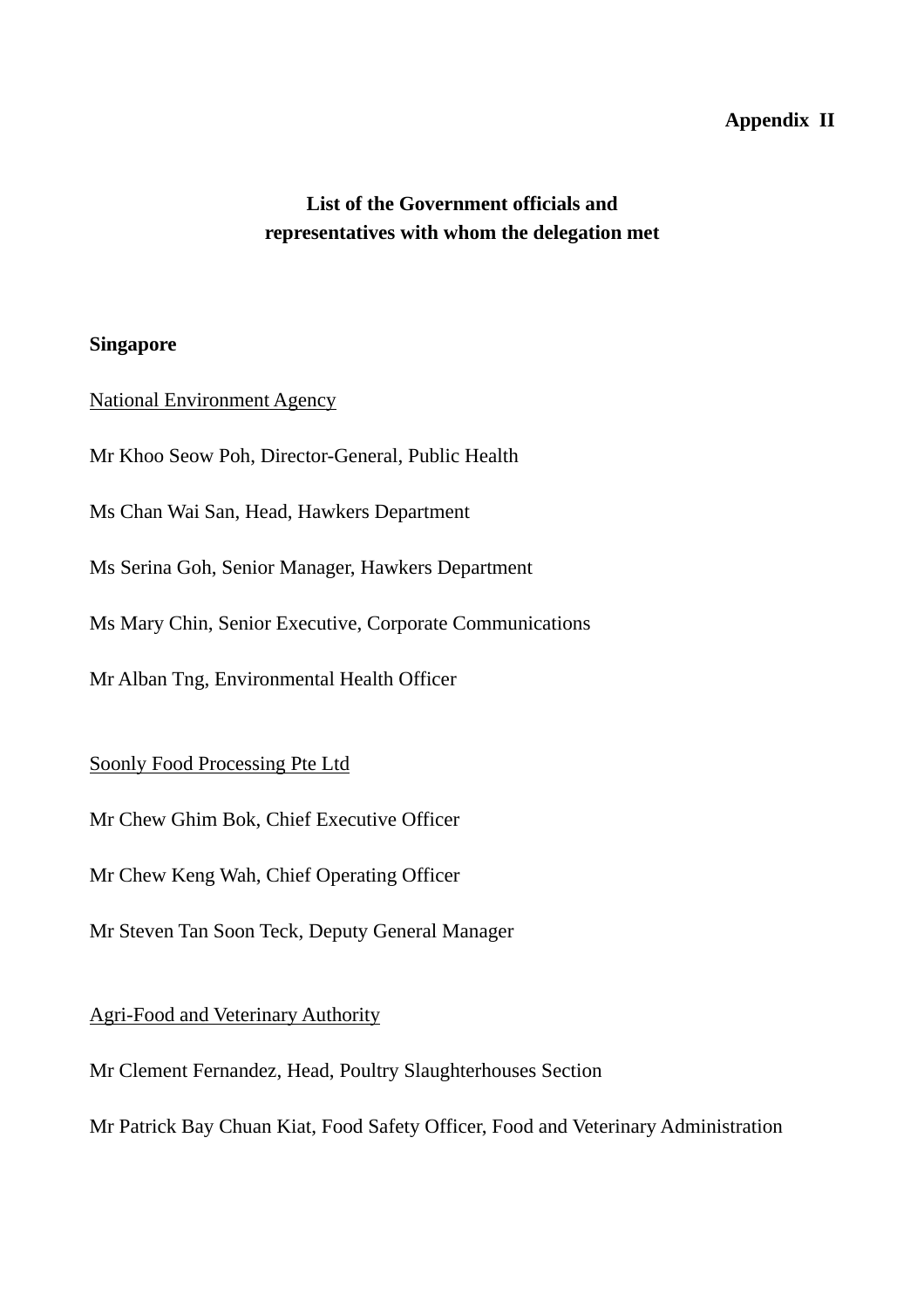### Singapore-Hong Kong Parliamentary Friendship Group (SHKPFG)

Mr Chan Soo Sen, MP, Member of SHKPFG

Mr Seng Han Thong, MP, Member of SHKPFG

Mr Teo Ser Luck, MP, Member of SHKPFG

Mr Lee Hui Huan, Secretary, SHKPFG

### Paragon Market Place Supermarket

Mr KC Tham, Manager

Mr Winstone Chee, Fresh Food Operations Manager

Mr Peter Lee, Meat Category Manager

Ms Joan Lee, Food Safety Manager

### **Kuala Lumpur**

#### Lay Hong Poultry Processing Plant

Mr Yap Hoong Chai, Group Managing Director

Mr Yap Chor How, Marketing Director

Mr Yeap Weng Hong, Executive Director

Mr Robert Chee, National Sales Manager (Processed Chicken and Chicken Products)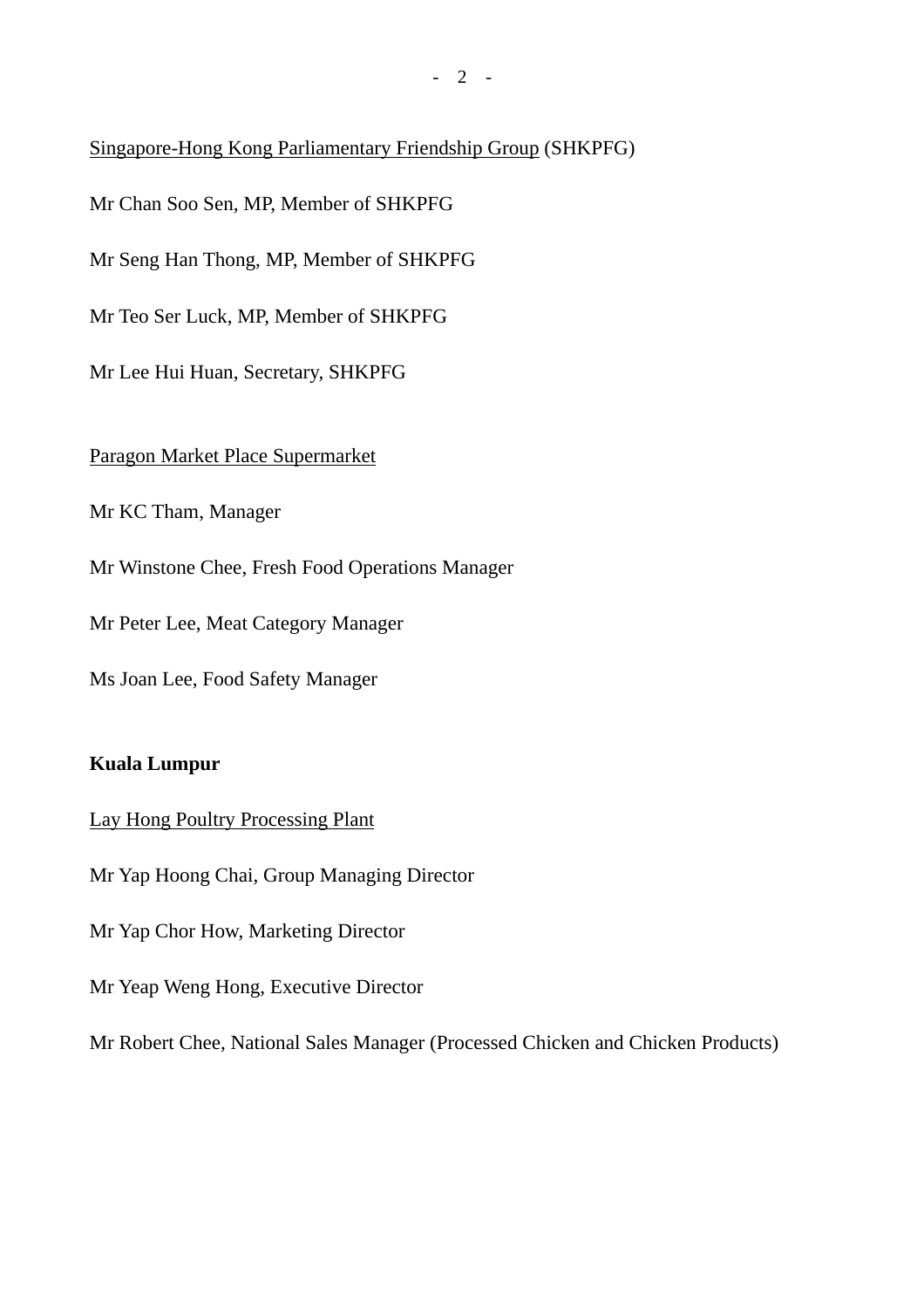#### **Appendix III**

#### **Reference materials obtained during the visit**

#### **Singapore**

Powerpoint materials on "Markets and Hawker Centres in Singapore" provided by National Environment Agency

Information pamphlet on Elite KSB Holdings, the parent company of Soonly Food Processing Pte Ltd

#### **Kuala Lumpur**

Powerpoint materials on poultry slaughtering process provided by Lay Hong Berhad, the parent company of Lay Hong Poultry Processing Plant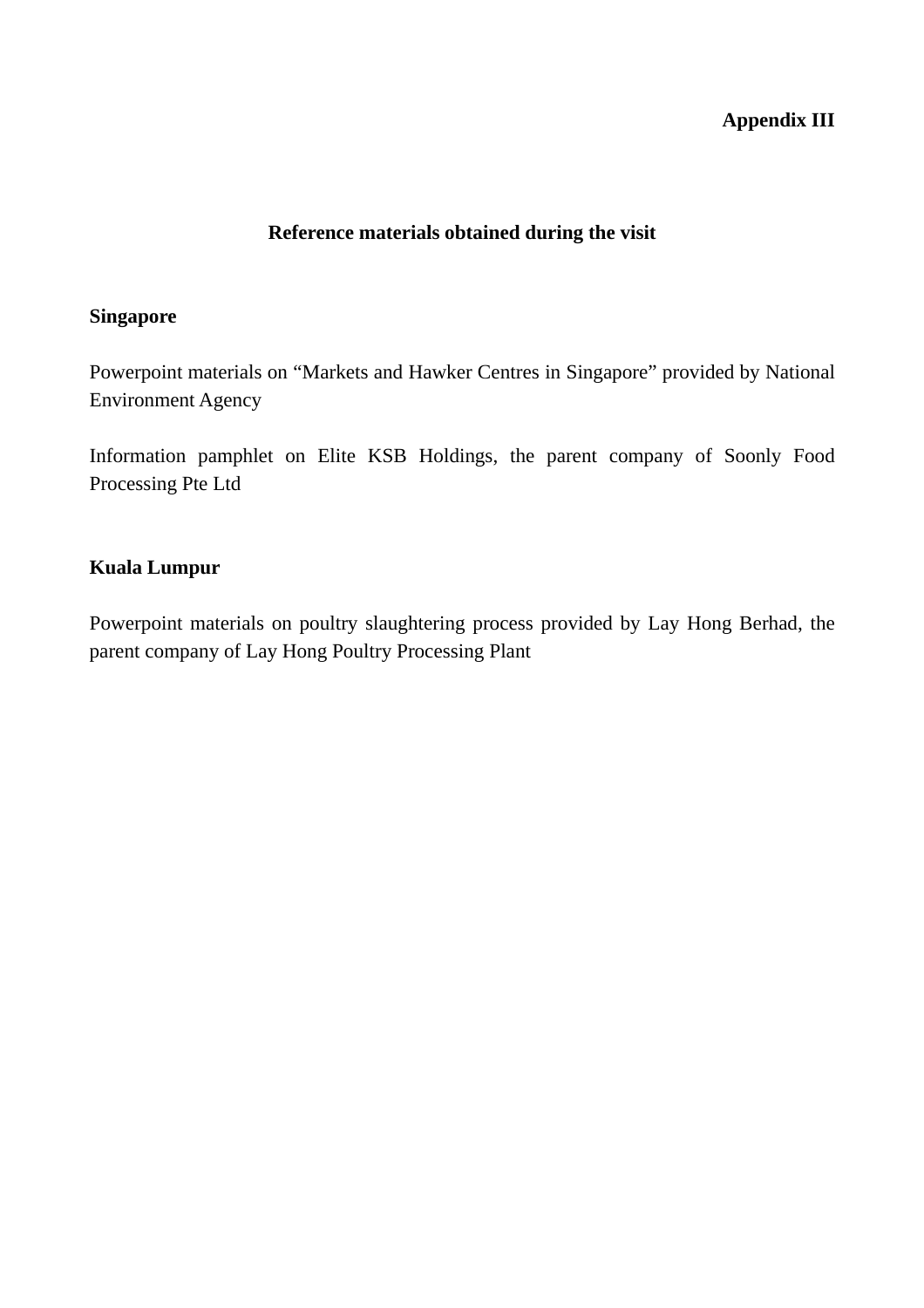## **Pictorial description of poultry slaughtering process**

### **Process – 1**



….. live bird receiving area

### **Process – 2**



…transfer of live birds to shackling area

### **Process – 3**



…shackling





…neck cutting

### **Process - 4**



...stunning

### **Process - 6**



...bleeding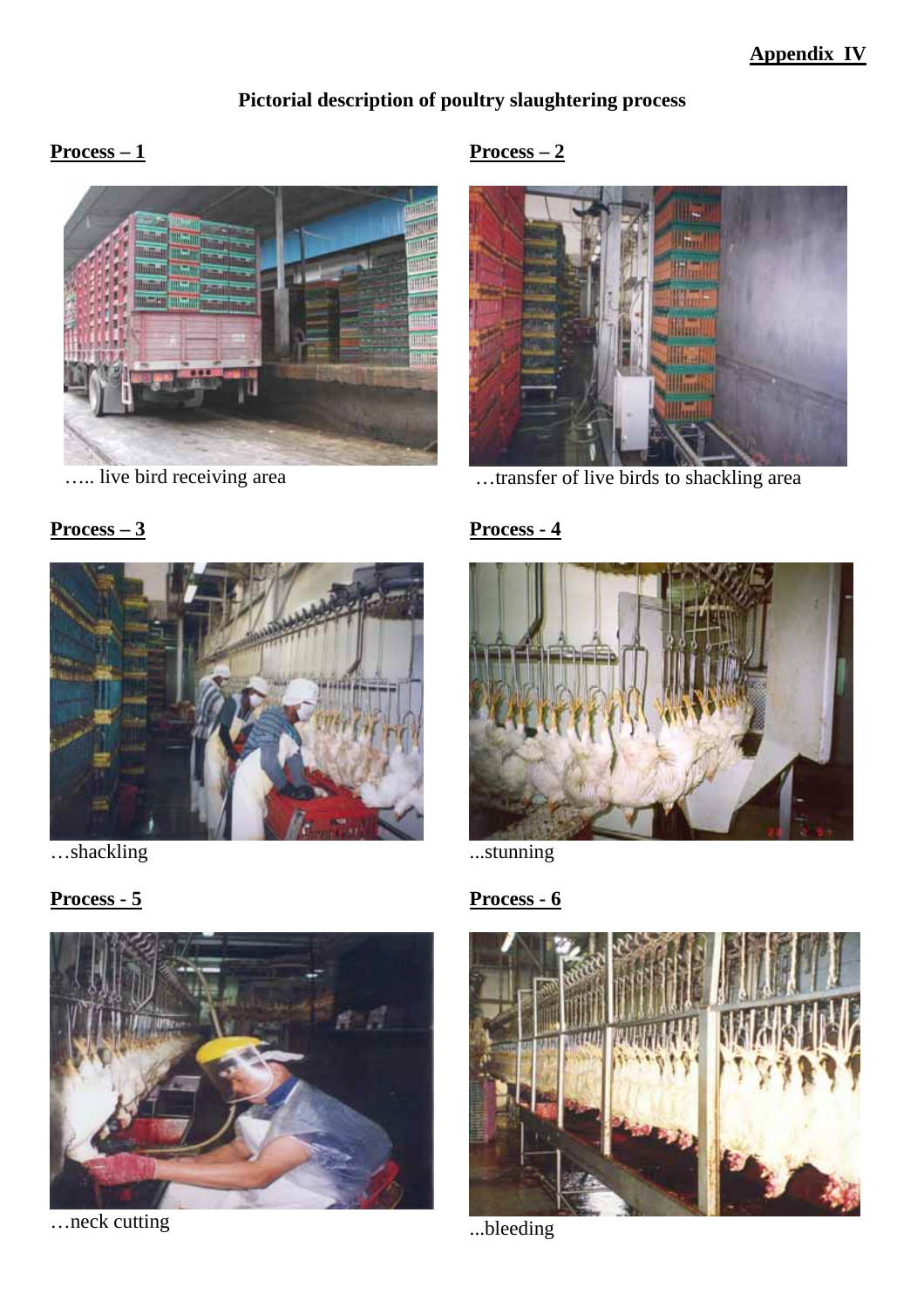#### **Process – 7**



### …scalding

# **Process - 9**



on-line evisceration

**Process - 11**



…spin-chilling

### **Process - 8**



Plucking / defeathering...

### **Process – 10**



…harvesting of giblets

# **Process - 12**



auto weighing & sorting...